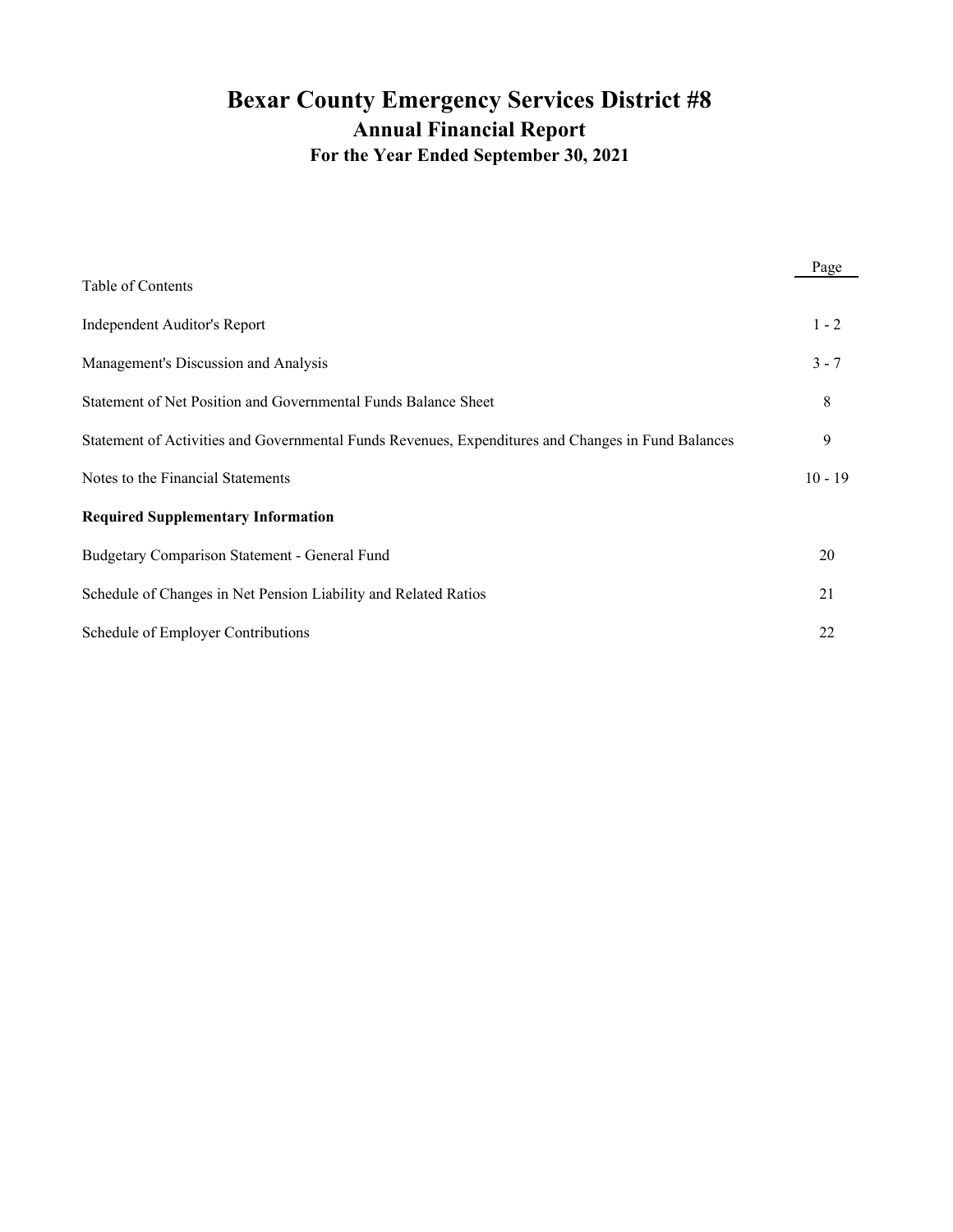**Certified Public Accountants** 

**Eric Ede** P.O. Box 219

**Donna Ede Jones Knippa, Texas 78870 Telephone (830) 934-2148 Fax (830) 934-2799 Email edecpa@hotmail.com**

### **Independent Auditor's Report**

Bexar County Emergency Services District #8 18515 Scenic Loop Road Helotes, TX 78023

### **Opinions**

We have audited the accompanying financial statements of the governmental activities, each major fund, and the aggregate remaining fund information of the Bexar County Emergency Services District #8, as of and for the year ended September 30, 2021, and the related notes to the financial statements, which collectively comprise the Bexar County Emergency Services District #8's basic financial statements as listed in the table of contents.

In our opinion, the financial statements referred to above present fairly, in all material respects, the respective financial position of the governmental activities, each major fund, and the aggregate remaining fund information of the Bexar County Emergency Services District #8, as of September 30, 2021, and the respective changes in financial position for the year then ended in accordance with accounting principles generally accepted in the United States of America.

### **Basis for Opinions**

We conducted our audit in accordance with auditing standards generally accepted in the United States of America Our responsibilities under those standards are further described in the Auditor's Responsibilities for the Audit of the Financial Statements section of our report. We are required to be independent of the Bexar County Emergency Services District #8, and to meet our other ethical responsibilities, in accordance with the relevant ethical requirements relating to our audit. We believe that the audit evidence we have obtained is sufficient and appropriate to provide a basis for our audit opinions.

### **Responsibilities of Management for the Financial Statements**

Management is responsible for the preparation and fair presentation of the financial statements in accordance with accounting principles generally accepted in the United States of America, and for the design, implementation, and maintenance of internal control relevant to the preparation and fair presentation of financial statements that are free from material misstatement, whether due to fraud or error.

In preparing the financial statements, management is required to evaluate whether there are conditions or events, considered in the aggregate, that raise substantial doubt about the Bexar County Emergency Services District #8's ability to continue as a going concern for twelve months beyond the financial statement date, including any currently known information that may raise substantial doubt shortly thereafter.

1





### Governmental **Audit Quality Center**

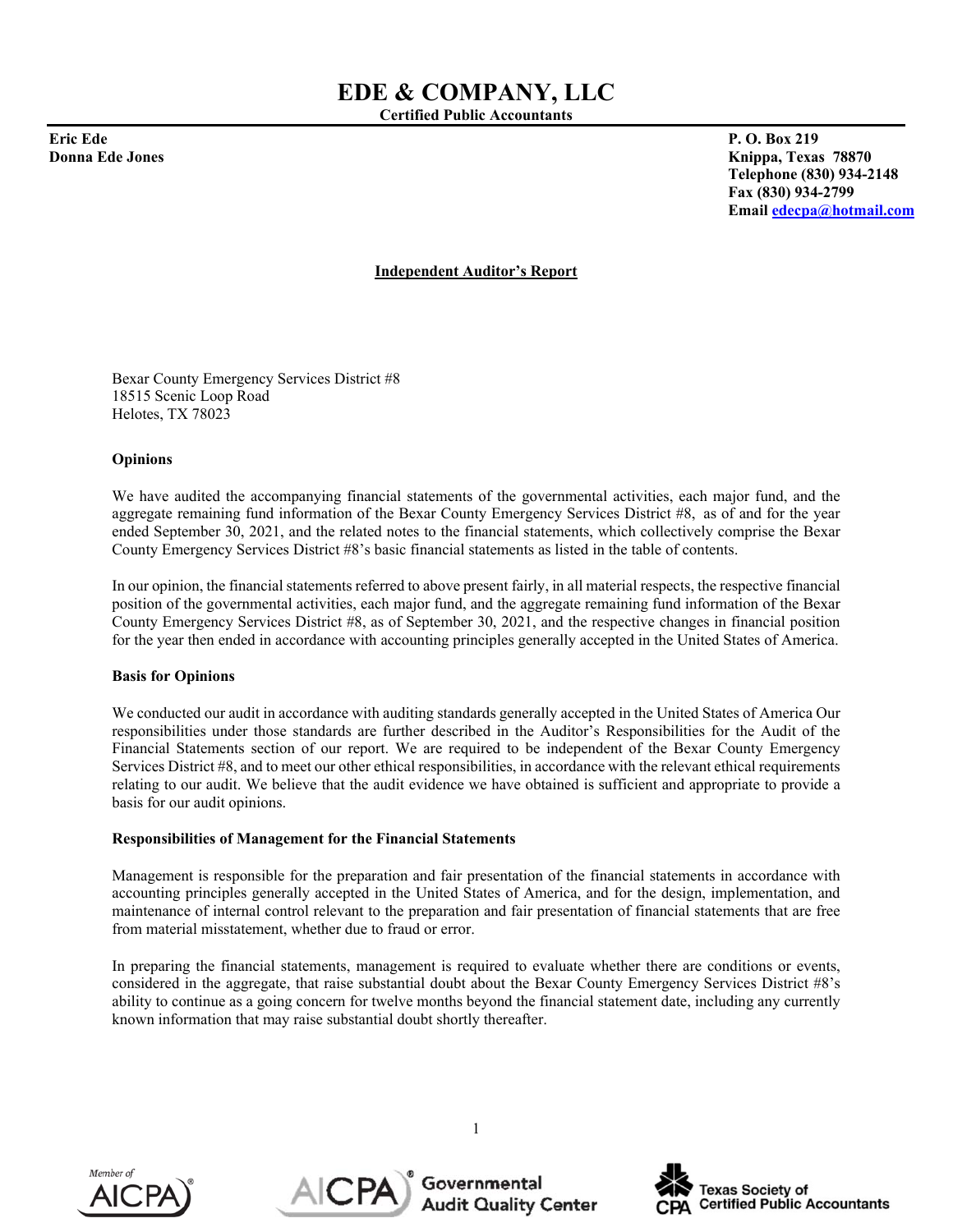#### **Auditor's Responsibilities for the Audit of the Financial Statements**

Our objectives are to obtain reasonable assurance about whether the financial statements as a whole are free from material misstatement, whether due to fraud or error, and to issue an auditor's report that includes our opinions. Reasonable assurance is a high level of assurance but is not absolute assurance and therefore is not a guarantee that an audit conducted in accordance with generally accepted auditing standards will always detect a material misstatement when it exists. The risk of not detecting a material misstatement resulting from fraud is higher than for one resulting from error, as fraud may involve collusion, forgery, intentional omissions, misrepresentations, or the override of internal control. Misstatements are considered material if there is a substantial likelihood that, individually or in the aggregate, they would influence the judgment made by a reasonable user based on the financial statements.

In performing an audit in accordance with generally accepted auditing standards, we:

- Exercise professional judgment and maintain professional skepticism throughout the audit.
- Identify and assess the risks of material misstatement of the financial statements, whether due to fraud or error, and design and perform audit procedures responsive to those risks. Such procedures include examining, on a test basis, evidence regarding the amounts and disclosures in the financial statements.
- Obtain an understanding of internal control relevant to the audit in order to design audit procedures that are appropriate in the circumstances, but not for the purpose of expressing an opinion on the effectiveness of the Bexar County Emergency Services District #8's internal control. Accordingly, no such opinion is expressed.Evaluate the appropriateness of accounting policies used and the reasonableness of significant accounting estimates made by management, as well as evaluate the overall presentation of the financial statements.
- Conclude whether, in our judgment, there are conditions or events, considered in the aggregate, that raise substantial doubt about the Bexar County Emergency Services District #8's ability to continue as a going concern for a reasonable period of time.

We are required to communicate with those charged with governance regarding, among other matters, the planned scope and timing of the audit, significant audit findings, and certain internal control-related matters that we identified during the audit.

#### **Required Supplementary Information**

Accounting principles generally accepted in the United States of America require that the management's discussion and analysis and budgetary comparison information be presented to supplement the basic financial statements. Such information is the responsibility of management and, although not a part of the basic financial statements, is required by the Governmental Accounting Standards Board, who considers it to be an essential part of financial reporting for placing the basic financial statements in an appropriate operational, economic, or historical context. We have applied certain limited procedures to the required supplementary information in accordance with auditing standards generally accepted in the United States of America, which consisted of inquiries of management about the methods of preparing the information and comparing the information for consistency with management's responses to our inquiries, the basic financial statements, and other knowledge we obtained during our audit of the basic financial statements. We do not express an opinion or provide any assurance on the information because the limited procedures do not provide us with sufficient evidence to express an opinion or provide any assurance.

Ede & Company, LLC

 Ede & Company, LLC Certified Public Accountants May 9, 2022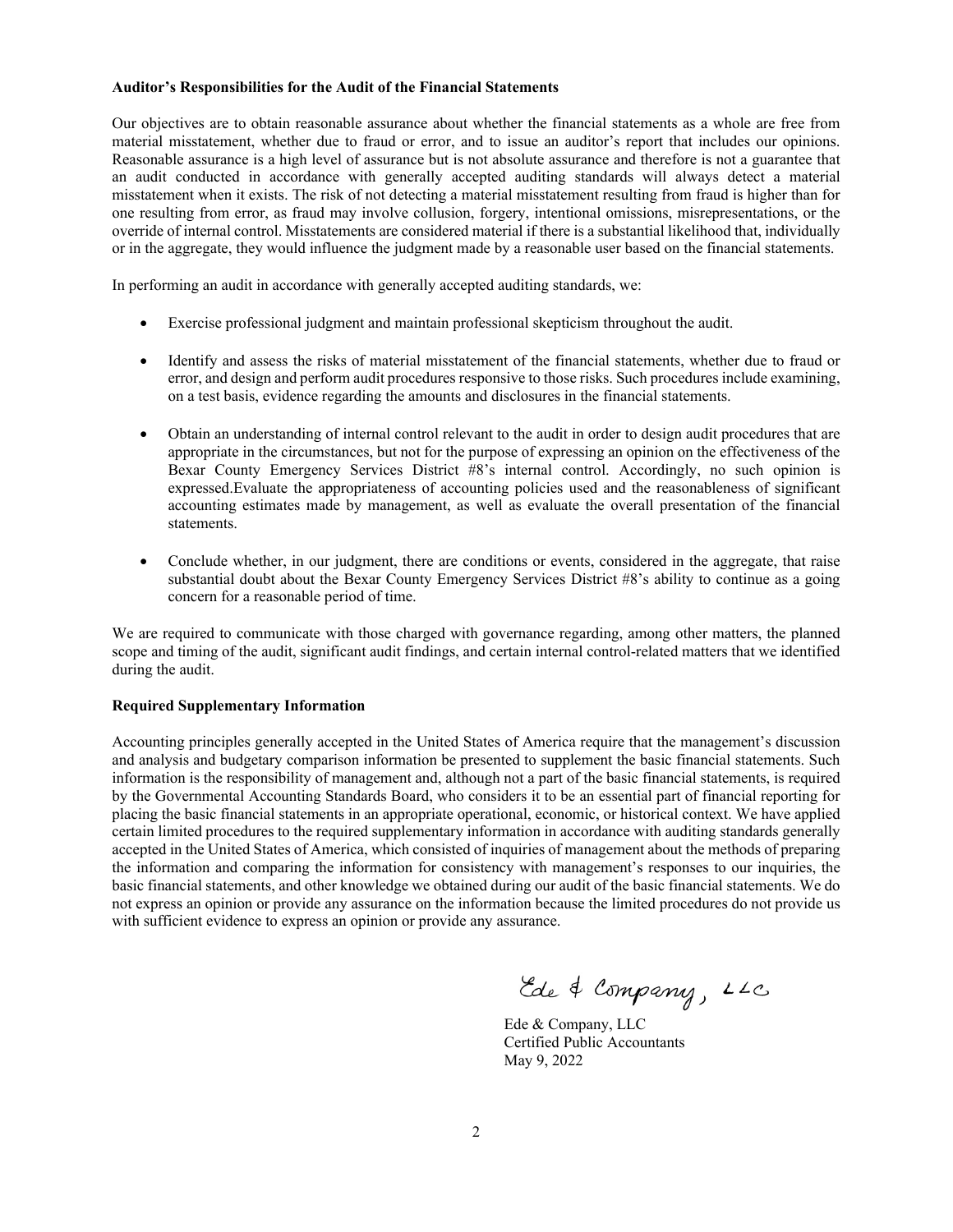# **Bexar County Emergency Services District #8**

### **Management's Discussion and Analysis**

As management of the Bexar County Emergency Services District #8, we offer readers of the District's financial statements this narrative overview and analysis of the financial activities of the Bexar County Emergency Services District #8 for the year ended September 30, 2021. The District's financial performance is discussed and analyzed within the context of the accompanying financial statements and disclosures following this section.

Financial Highlights

- o The assets of the Bexar County Emergency Services District #8 exceeded its liabilities at the close of the 2021 year by \$2,471,200 (net position).
- o As of the close of the current fiscal year, the Bexar County Emergency Services District #8's governmental funds reported combined ending fund balances of \$1,471,024. 100 percent of this total amount, \$1,471,024 is available for spending at the government's discretion (unreserved fund balance).
- o At the end of the current fiscal year, unreserved fund balance for the general fund was \$1,471,024, or 46.47 percent of total general fund expenditures, and 81.80 percent of the general fund revenues.

Overview of the Financial Statements. This discussion and analysis are intended to serve as an introduction to the Bexar County Emergency Services District #8's basic financial statements. The Bexar County Emergency Services District #8's basic financial statements comprise three components: 1) government-wide financial statements, 2) fund financial statements, and 3) notes to the financial statements. This report also contains other supplementary information in addition to the basic financial statements themselves.

**Government-wide financial statements**. The government-wide financial statements are designed to provide readers with a broad overview of the Bexar County Emergency Services District #8's finances, in a manner similar to a private-sector business.

The statement of net position presents information on all the District's assets and liabilities, with the difference between the two reported as net position. Over time, increases or decreases in net position may serve as a useful indicator of whether the financial position of the District is improving or deteriorating.

The statement of activities presents information showing how the District's net position changed during the most recent fiscal year. All changes in the net position are reported as soon as the underlying event giving rise to the change occurs, regardless of the timing of the related cash flows. Thus, revenues and expenses are reported in the statement for some items that will only result in cash flows in future fiscal periods (e.g., uncollected taxes and earned but unused vacation leave).

Both of the government-wide financial statements distinguish functions of the Bexar County Emergency Services District #8 that are principally supported by taxes and intergovernmental revenues (governmental activities) from other functions that are intended to recover all or a significant portion of their costs through user fees and charges (business-type activities). The governmental activities of the Bexar County Emergency Services District #8 include administration and fire protection.

The government-wide financial statements can be found on pages 8-9 of this report.

**Fund financial statements**. A fund is a grouping of related accounts that is used to maintain control over resources that have been segregated for specific activities or objectives. The Bexar County Emergency Services District #8, like other state and local governments, uses fund accounting to ensure and demonstrate compliance with financerelated legal requirements. All of the funds of the District can be reported in one category: governmental funds.

Governmental Funds. Governmental funds are used to account for essentially the same functions reported as governmental activities in the government-wide financial statements. However, unlike the government-wide financial statement, governmental fund financial statements focus on near-term inflows and outflows of spendable resources, as well as on balances of spendable resources available at the end of the fiscal year. Such information may be useful in evaluating a government's near-term financing requirements.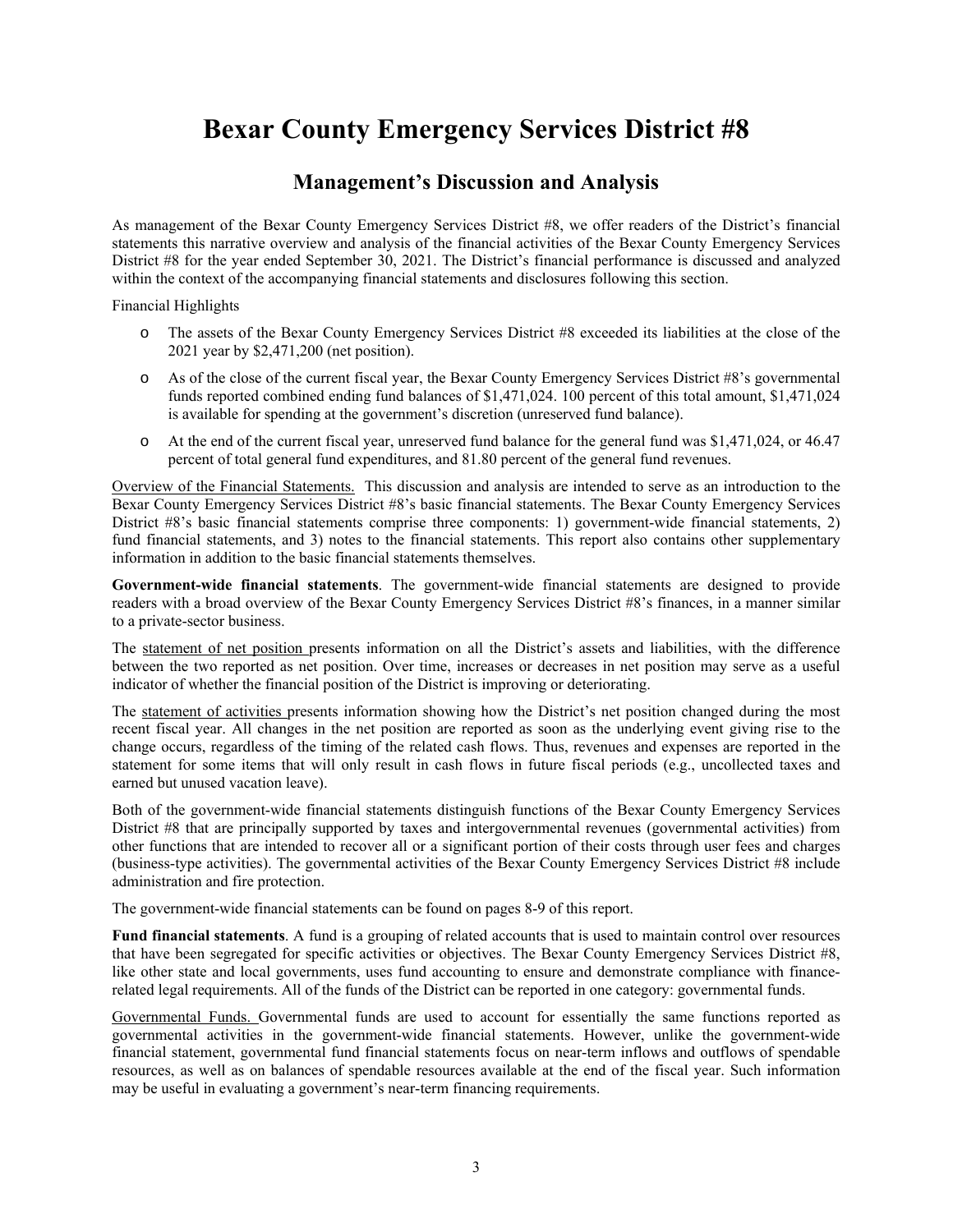Because the focus of the governmental funds is narrower than that of the government-wide financial statements, it is useful to compare the information presented for governmental funds with similar information presented for governmental activities in the government-wide financial statements. By doing so, readers may better understand the long-term impact of the government's near term financing decisions. Both the governmental fund balance sheet and the governmental fund statement of revenues, expenditures, and changes in fund balances provide a reconciliation to facilitate this comparison between governmental funds and governmental activities. The Bexar County Emergency Services District #8 adopts an annual appropriated budget for its general fund. A budgetary comparison statement has been provided for the general fund to demonstrate compliance with this budget. The basic governmental fund financial statements can be found on pages 8 and 9 of this report.

Notes to the Financial Statements. The notes provide additional information that is essential to a full understanding of the data provided in the government-wide and fund financial statements. The notes to the financial statements can be found on pages 10-19 of this report.

### **Financial Analysis of the District as a Whole**

As year-to-year financial information is accumulated on a consistent basis, changes in net position may be observed and used to discuss the changing financial position of the District as a whole.

The District's net position at fiscal year-end is \$2,471,500. This is a \$160,336 increase over last year's net position of \$2,631,836. The following table provides a summary of the District's net position at September 30:

#### **Summary of Net Position**

|                             |                 | Governmental    |               | Amount      | $\frac{0}{0}$ |
|-----------------------------|-----------------|-----------------|---------------|-------------|---------------|
|                             |                 | Activities      |               | Change      | Change        |
|                             | 2021            | 2020            |               |             |               |
| Current and other assets    | \$<br>1,513,267 | \$<br>2,863,079 | <sup>\$</sup> | (1,349,812) | $-47.15%$     |
| Capital assets              | 5,199,997       | 4,227,990       |               | 972,007     | 22.99%        |
| Total assets                | 6,713,264       | 7,091,069       |               | (377, 805)  | $-5.33\%$     |
| Deferred outflows-pension   | 53,289          | 16,859          |               | 36,430      | 216.09%       |
| Current liabilities         | 271,563         | 247,264         |               | 24,299      | 9.83%         |
| Long-term liabilities       | 4,010,422       | 4,216,711       |               | (206, 289)  | $-4.89%$      |
| <b>Total liabilities</b>    | 4,281,985       | 4,463,975       |               | 24,299      | $0.54\%$      |
| Deferred inflows-pension    | 13,068          | 12,236          |               | 832         | $6.80\%$      |
| Net position:               |                 |                 |               |             |               |
| Invested in capital assets, |                 |                 |               |             |               |
| net of related debt         | 983,286         | (230, 266)      |               | 1,213,552   | $-527.02\%$   |
| Unrestricted                | 1,488,214       | 2,861,993       |               | (1,373,779) | $-48.00\%$    |
| Total net position          | \$<br>2,471,500 | \$<br>2,631,727 | \$            | (160, 227)  | $-6.09%$      |

The District reported positive balances in net position for governmental activities. Net position increased \$160,227 for governmental activities. The District's conservative attitude contributed to this increase.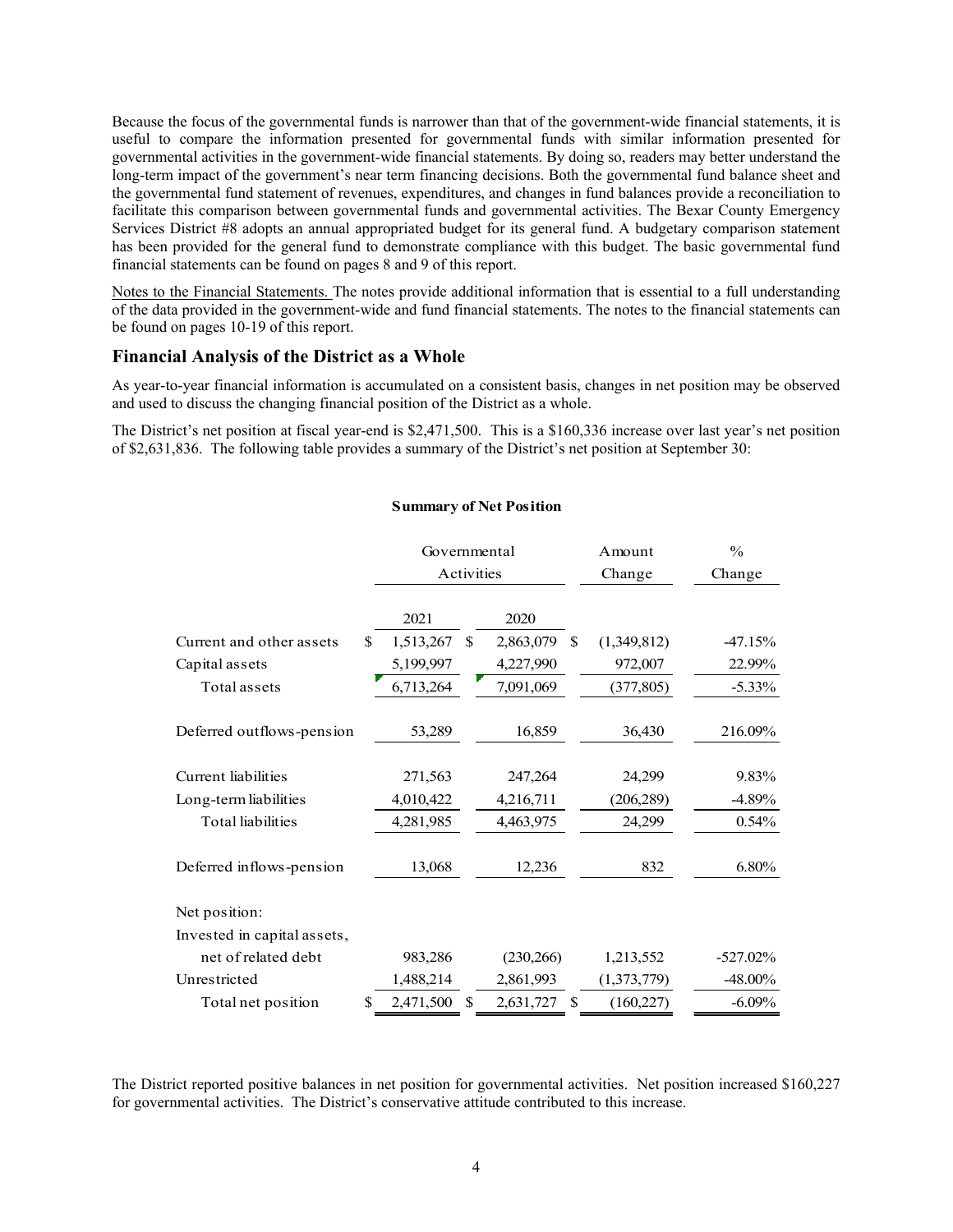Comparative data is accumulated and presented to assist analysis. The following table provides a summary of the District's changes in net position for the year ending September 30, 2021:

Summary of Changes in NetPosition

|                           | Governmental<br>Activities |    |           | Amount<br>Change | $\frac{0}{0}$<br>Change |
|---------------------------|----------------------------|----|-----------|------------------|-------------------------|
|                           | 2021                       |    | 2020      |                  |                         |
| Revenues:                 |                            |    |           |                  |                         |
| General revenues          |                            |    |           |                  |                         |
| Property taxes            | \$<br>1,322,063            | S. | 1,180,399 | \$<br>141,664    | 12.00%                  |
| Sales tax                 | 339,130                    |    | 169,136   | 169,994          | 100.51%                 |
| Donations                 |                            |    | 775,998   | (775, 998)       | $-100.00\%$             |
| Intergovernmental revenue | 65,080                     |    | 67,203    | (2,123)          | $-3.16%$                |
| Other income              | 68,644                     |    | 121,413   | (52,769)         | $-43.46%$               |
| Interest on investments   | 811                        |    | 30993     | (30, 182)        | $-97.38\%$              |
| Total revenues            | 1,795,728                  |    | 2,345,142 | (549, 414)       | $-23.43%$               |
| Expenses:                 |                            |    |           |                  |                         |
| General government        | 67,156                     |    | 832,914   | (765, 758)       | $-91.94\%$              |
| Emergency services        | 1,888,799                  |    | 1,150,571 | 738,228          | 64.16%                  |
| Total expenses            | 1,955,955                  |    | 1,983,485 | (27, 530)        | $-1.39\%$               |
| Changes in net position   | (160, 227)                 |    | 361,657   | (521, 884)       | $-144.30\%$             |
| Beginning net position    | 2,631,836                  |    | 2,270,070 | 361,766          | 15.94%                  |
| Prior period adjustment   | (109)                      |    |           | (109)            | 100.00%                 |
| Ending net position       | \$<br>2,471,500            | \$ | 2,631,727 | (160, 227)       | $-6.09\%$               |

Graphic presentations of selected data from the summary tables follow to assist in the analysis of the District's activities for the year of 2021.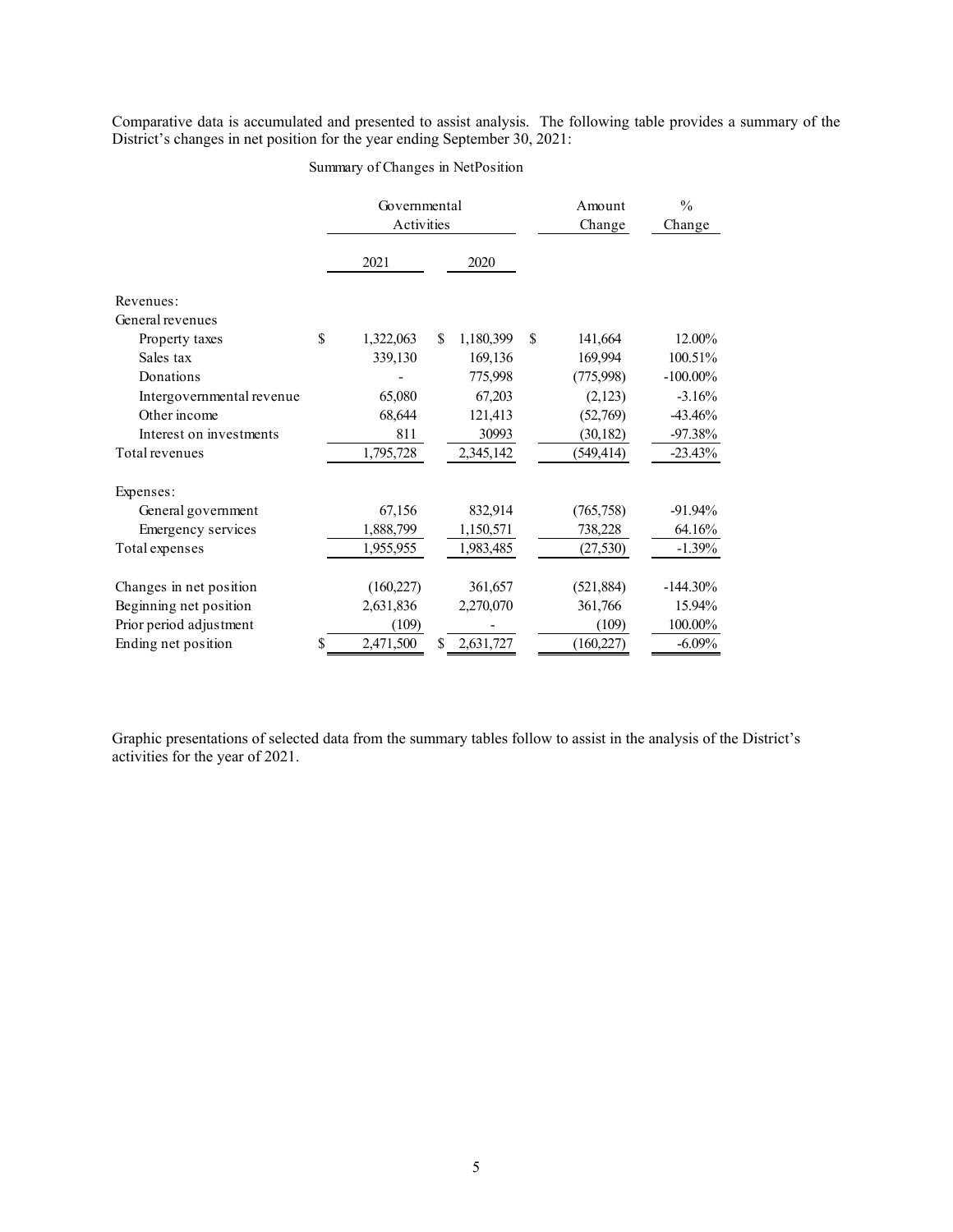

**Total \$1,955,955**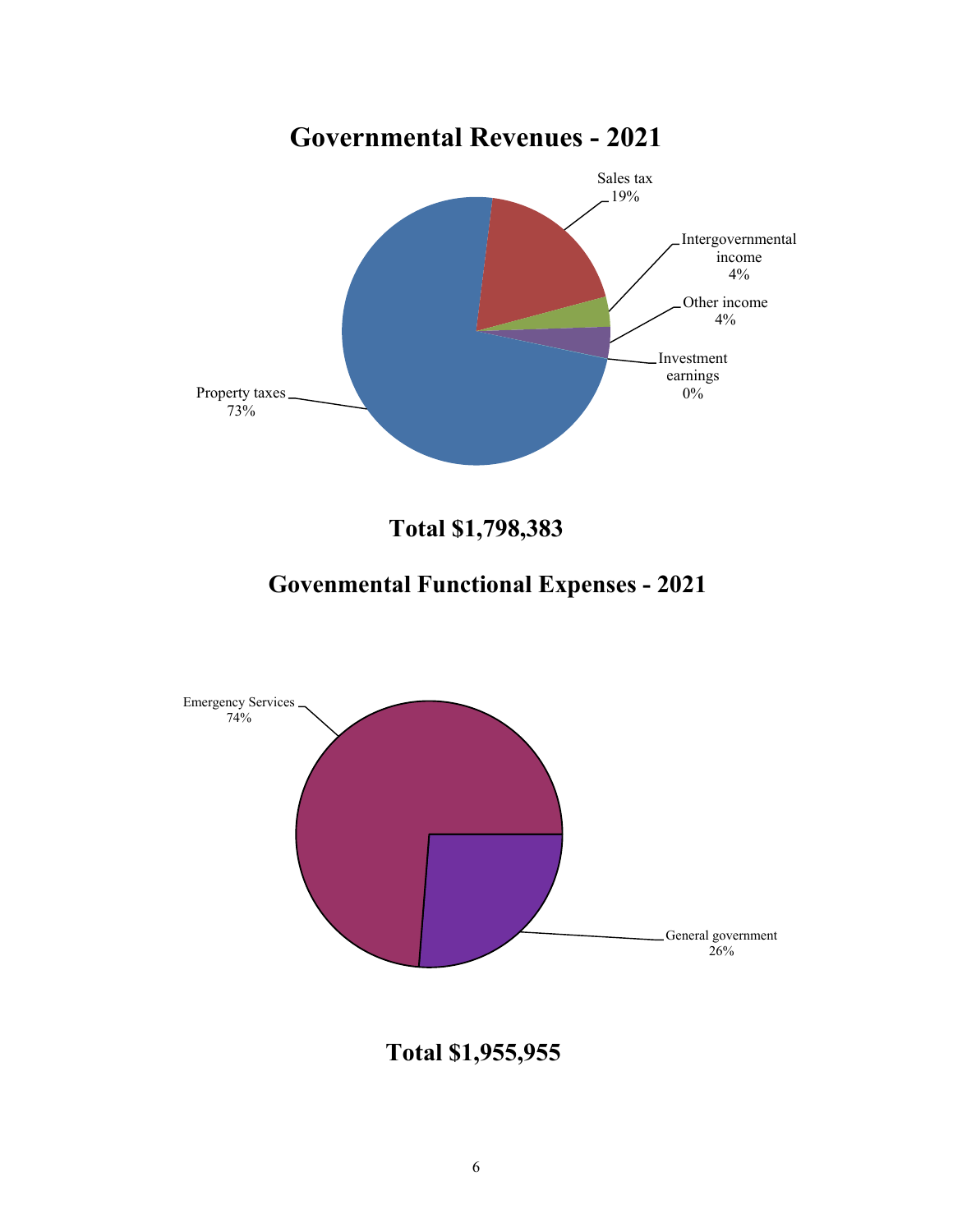The graph shows the total governmental activities cost of \$1,955,799 for this year. Of this amount, Emergency Services with \$1,888,799 was the largest operating cost with 74% of the total cost for services, primarily funded by the District's taxing power.

### **Financial Analysis of the District's Funds**

As noted earlier, the Bexar County Emergency Services District #8 uses fund accounting to ensure and demonstrate compliance with finance-related legal requirements.

Governmental funds. The focus of the District's governmental funds is to provide information on near-term inflows, outflows, and balances of spendable resources. Such information is useful in assessing the District's financing requirements. In particular, unreserved fund balance may serve as a useful measure of the District's net resources available for spending at the end of a fiscal year.

As of the end of 2021, the District's governmental funds reported ending fund balances of \$1,471,024, a decrease of \$1,367,482 in comparison with the prior year. 100% (\$1,471,024) constitutes unreserved fund balance, which is available for spending at the District's discretion. The general fund is the chief operating fund of the District. The general fund is the only governmental fund currently used by the District.

The fund balance of the Bexar County Emergency Services District #8's general fund decreased by \$1,471,024 during 2021 Key factors include:

- o The District has a conservative fiscal attitude.
- o The District constructed a building.
- o The District's payroll increased by operating two fire stations.

### **General Fund Budgetary Highlights**

The District utilized an annual budget for 2021. Differences between the original operating budget and the final amended operating budget were \$948,639 or 42.26 percent of the original budget amount. The changes can be summarized as follows:

o The District amended it's budget to more accurately align with actual expenditures.

### **Economic Factors and the Next Year's Budgets and Rates**

The District has adopted a 2022 budget of \$1,797,934 with appropriations of \$1,812,193. This budget may be amended to reflect unanticipated changes that occur during the year. The District adopted a tax rate of .10/\$100 on a valuation of \$1,424,679,438.

### **Requests for Information**

This financial report is designed to provide a general overview of the Bexar County Emergency Services District #8's finances for all those with an interest in the District's finances. Questions concerning any of the information provided in this report or requests for additional financial information should be addressed to the District at 18515 Scenic Loop Road, Helotes, TX 78023.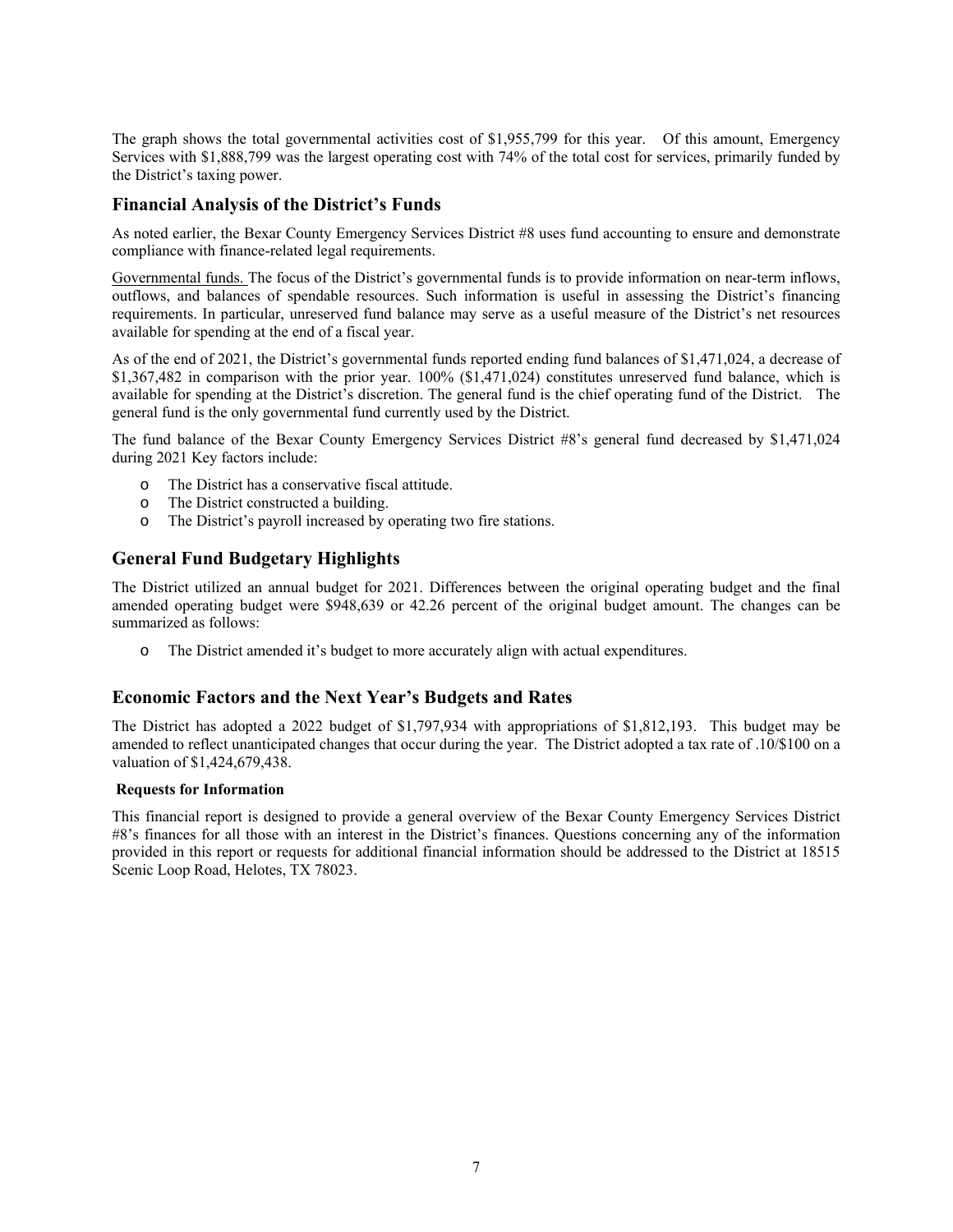# **Bexar County Emergency Services District #8 Statement of Net Position and Governmental Funds Balance Sheet September 30, 2021**

|                                                  | General            |                            | Statement of |
|--------------------------------------------------|--------------------|----------------------------|--------------|
| <b>CURRENT ASSETS</b>                            | Fund               | Adjustments                | Net Assets   |
| Cash                                             | \$<br>1,500,409 \$ | \$                         | 1,500,409    |
| Taxes receivable                                 | 12,067             |                            | 12,067       |
| Due from other governments                       | 791                |                            | 791          |
| <b>NON-CURRENT ASSETS</b>                        |                    |                            |              |
| Capital assets (net of accumulated depreciation) |                    |                            |              |
| <b>Buildings</b>                                 |                    | 3,705,958                  | 3,705,958    |
| Equipment                                        |                    | 1,494,039                  | 1,494,039    |
| Net pension asset                                |                    |                            |              |
| Total assets                                     | 1,513,267          | 5,199,997                  | 6,713,264    |
| <b>DEFERRED OUTFLOWS OF RESOURCES</b>            |                    |                            |              |
| Deferred outflows - pension                      |                    | 53,289                     | 53,289       |
| Total deferred outflows of resources             |                    | 53,289                     | 53,289       |
|                                                  |                    |                            |              |
| <b>CURRENT LIABILITIES</b>                       |                    |                            |              |
| Accounts payable                                 | 22,301             |                            | 22,301       |
| Payroll liabilities                              | 7,875              |                            | 7,875        |
| Notes payable - current portion                  |                    | 241,387                    | 241,387      |
| <b>LONG-TERM LIABILITIES</b>                     |                    |                            |              |
| Notes payable - net of current portion           |                    | 3,975,324                  | 3,975,324    |
| Net pension liability                            |                    | 35,098                     | 35,098       |
| <b>Total liabilities</b>                         | 30,176             | 4,251,809                  | 4,281,985    |
| DEFERRED INFLOW OF RESOURCES                     |                    |                            |              |
| Unavailable revenue - property taxes             | 12,067             | (12,067)                   |              |
| Deferred inflows - pension                       |                    | 13,068                     | 13,068       |
| Total deferred inflow of resources               | 12,067             | 1.001                      | 13,068       |
|                                                  |                    |                            |              |
| <b>FUND BALANCES/NET POSITION</b>                |                    |                            |              |
| Fund balances:                                   |                    |                            |              |
| Unassigned                                       | 1,471,024          | 1,000,476                  | 2,471,500    |
| Total liabilities and fund balances              | \$<br>1,513,267    | 1,000,476                  | 2,471,500    |
| Net Position:                                    |                    |                            |              |
| Net investment in capital assets                 |                    | 983,286                    | 983,286      |
| Unrestricted                                     |                    | 1,488,214                  | 1,488,214    |
| Total net position                               | \$                 | 2,471,500<br>$\mathcal{S}$ | 2,471,500    |

The accompanying notes are an integral part of this statement.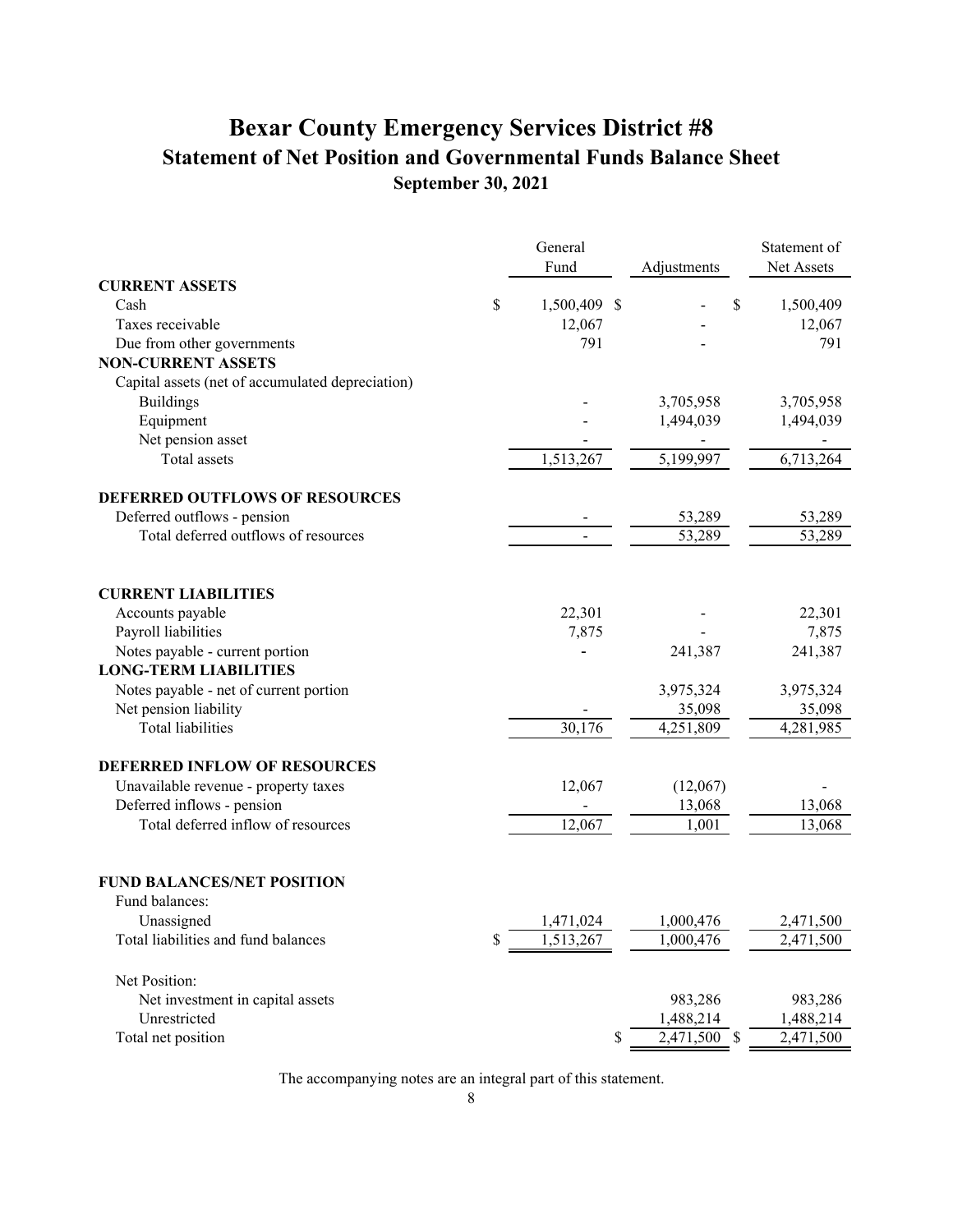# **Bexar County Emergency Services District #8 Statement of Activities and Governmental Funds Revenues, Expenditures and Changes in Fund Balances For the Year Ended September 30, 2021**

|                                 | General         |                    | Statement     |
|---------------------------------|-----------------|--------------------|---------------|
|                                 | Fund            | Adjustments        | of Activities |
| <b>Revenues:</b>                |                 |                    |               |
| Property taxes                  | \$<br>1,324,718 | \$<br>$(2,655)$ \$ | 1,322,063     |
| Sales tax                       | 339,130         |                    | 339,130       |
| Intergovernmental income        | 65,080          |                    | 65,080        |
| Other income                    | 68,644          |                    | 68,644        |
| Investment earnings             | 811             |                    | 811           |
| Total revenues                  | 1,798,383       | (2,655)            | 1,795,728     |
| Expenditures/expenses:          |                 |                    |               |
| <b>General government:</b>      |                 |                    |               |
| Personnel                       | 35,700          |                    | 35,700        |
| Other services and charges      | 30,675          |                    | 30,675        |
| Supplies                        | 781             |                    | 781           |
|                                 | 67,156          |                    | 67,156        |
| <b>Emergency services:</b>      |                 |                    |               |
| Personnel                       | 1,244,141       | 3,751              | 1,247,892     |
| Other services and charges      | 255,458         | 290,311            | 545,769       |
| Supplies                        | 95,138          |                    | 95,138        |
| Principal on long-term debt     | 241,545         | (241, 545)         |               |
| Capital outlay                  | 1,262,318       | (1,262,318)        |               |
|                                 | 3,098,600       | (1,209,801)        | 1,888,799     |
| Total expenditures/expenses     | 3,165,756       | (1,209,801)        | 1,955,955     |
| Excess (deficiency) of revenues |                 |                    |               |
| over expenditures               | (1,367,373)     | 1,207,146          | (160, 227)    |
| Fund balance/net position:      |                 |                    |               |
| Beginning of the year           | 2,838,506       | (206, 670)         | 2,631,836     |
| Prior period adjustment         | (109)           |                    | (109)         |
| End of the year                 | \$<br>1,471,024 | 1,000,476<br>S     | 2,471,500     |

The accompanying notes are an integral part of this statement.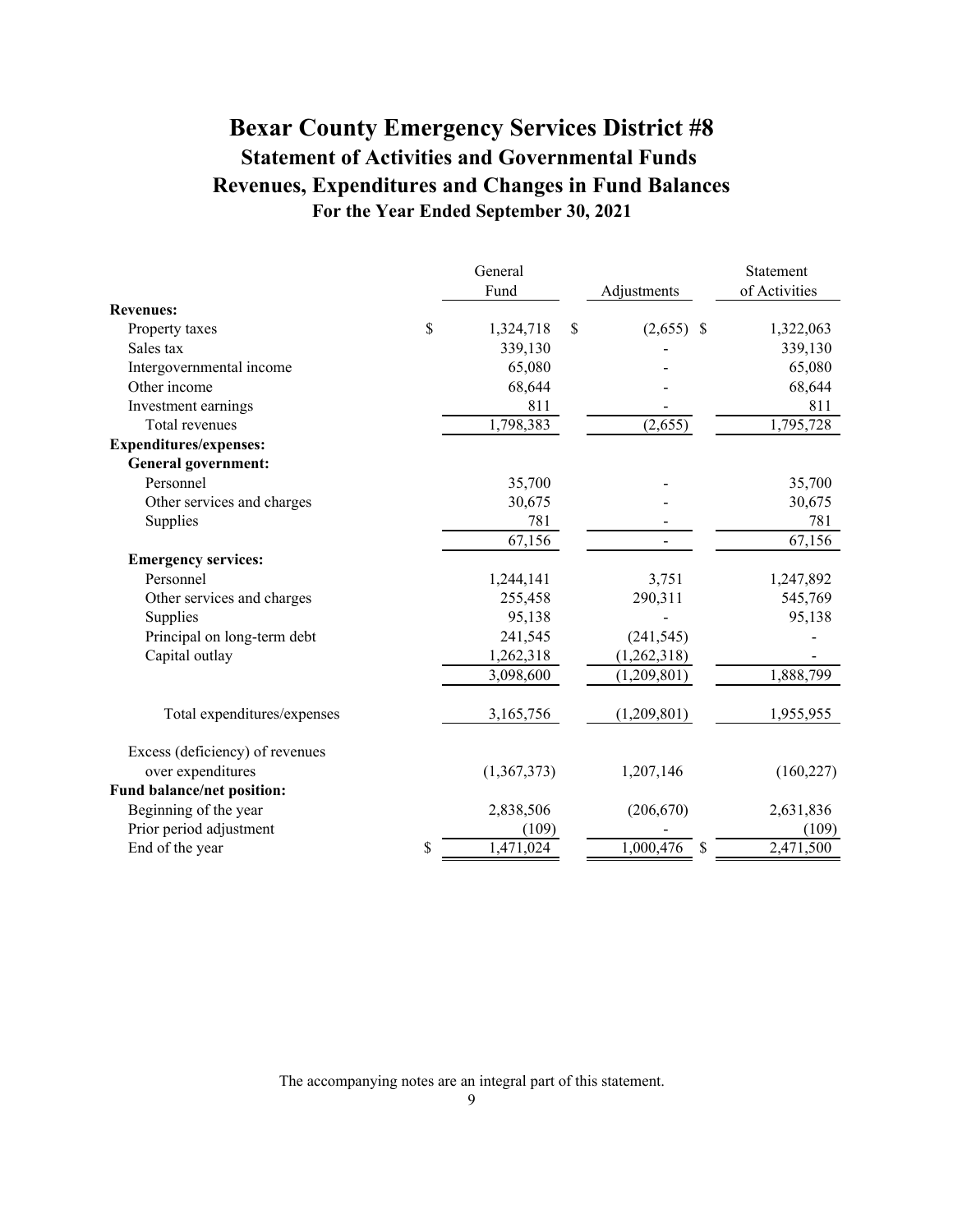### NOTE A – SUMMARY OF SIGNIFICANT ACCOUNTING POLICIES

The Bexar County Emergency Services District #8 was created by the voters of the District in a special election conducted May 13, 2006 as authorized by the Texas Health and Safety Code Chapter 775. The District is governed by a five member Board of Commissioners appointed by the County Judge.

Reporting Entity: The reporting entity is defined as the primary government and those component units for which the primary government is financially accountable. Financial accountability is defined as appointment of a voting majority of the component units board of directors and either 1) the ability to impose will by the primary government, or 2) the possibility that the component unit will provide a financial benefit to or impose a financial burden on the primary government. The District has one component unit, District 8 Fire and Rescue. District 8 Fire and Rescue (the Department) is a local nonprofit fire department without powers of taxation, organized exclusively for the purpose of providing fire protection and emergency services to the area covered by the Bexar County Emergency Services District #8. Bexar County Emergency Services District #8 appoints its Board of Commissioners as the directors of the Department. The District is not a component unit of any other entity.

Government-wide and Fund Financial Statements: The government-wide financial statements include the statement of net position and the statement of activities. These statements report financial information for the District as a whole excluding any fiduciary activities. Individual funds are not displayed but the statements distinguish governmental activities, generally supported by taxes and District general revenues, from business-type activities, generally financed in whole or in part with fees charged to external customers.

The statement of activities reports the expenses of a given function offset by program revenue directly connected with the functional program. A function is an assembly of similar activities and may include portions of a fund or summarize more than one fund to capture the expenses and program revenues associated with a distinct functional activity. Program revenues include: (1) charges for services which report fees, fines and forfeitures, and other charges to users of the District's services; (2) operating grants and contributions which finance annual operating activities including restricted investment income; and (3) capital grants and contributions which fund the acquisition, construction, or rehabilitation of capital assets and include fees to developers. These revenues are subject to externally imposed restrictions to these program uses. Taxes and other revenue sources not properly included with program revenues are reported as general revenues.

Fund financial statements are provided for governmental funds.

Measurement Focus, Basis of Accounting, and Financial Statement Presentation. The financial statements of the Bexar County Emergency Services District #8 have been prepared in conformity with generally accepted accounting principles (GAAP) as applied to government units. The Governmental Accounting Standards Board (GASB) is the primary standard-setting body for establishing governmental accounting and financial reporting principles.

The government-wide statements report using the economic resources measurement focus and the accrual basis of accounting generally including the reclassification or elimination of internal activity (between or within funds). Proprietary fund financial statements also report using this same focus and basis of accounting although internal activity is not eliminated in the statements. Revenues are recorded when earned and expenses are recorded when a liability is incurred, regardless of the timing of related cash flows. Property tax revenues are recognized in the year for which they are levied while grants are recognized when grantor eligibility requirements are met.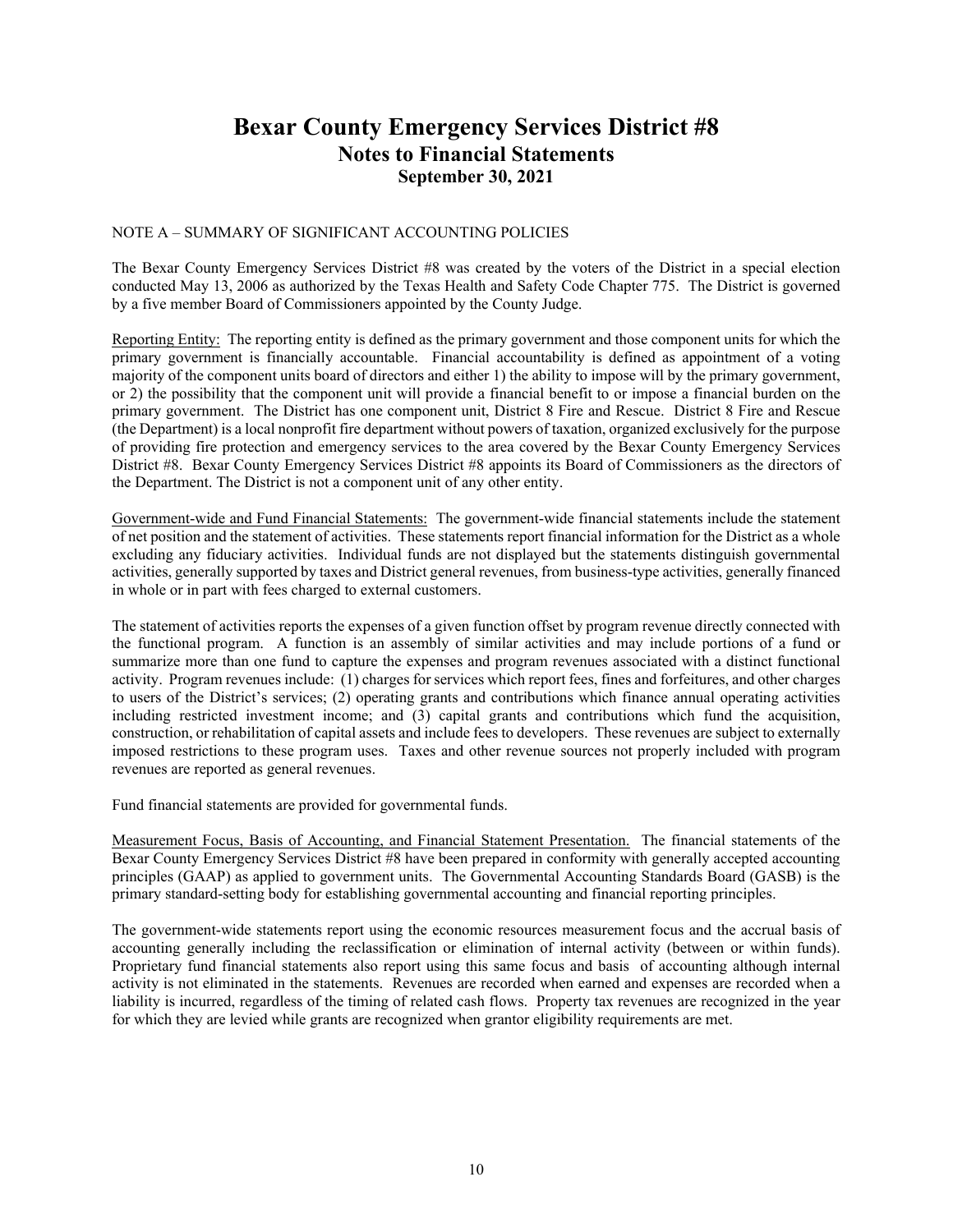Governmental fund financial statements report using the current financial resources measurement focus and the modified accrual basis of accounting. Revenues are recognized when they are both measurable and available. Available means collectible within the current period or soon enough thereafter to pay current liabilities. Expenditures are recorded when the related fund liability is incurred, except for general obligation bond principal and interest which are reported as expenditures in the year due.

Major revenue sources susceptible to accrual include: property taxes, intergovernmental revenues, and investment income. In general, other revenues are recognized when cash is received.

#### Fund Types and Major Funds

#### *Governmental Funds*

The District reports the following major governmental funds:

**General Fund** – reports as the primary fund of the District. This fund is used to account for all financial resources not reported in other funds.

Capital Assets and Depreciation. The District's property, plant, equipment, and infrastructure with useful lives of over one year are stated at historical cost and comprehensively reported in the government-wide financial statements. The District maintains infrastructure asset records consistent with all other capital assets. Donated assets are stated at fair value on the date donated. The costs of normal maintenance and repairs that do not add to asset value or extend useful lives are not capitalized. Capital assets are depreciated using the straight-line method. When capital assets are disposed of, the cost and applicable accumulated depreciation are removed from the respective accounts, and the resulting gain or loss is recorded in operations.

Estimated useful lives, in years for depreciable assets are as follows:

| <b>Buildings</b>                    | $5 - 50$ |
|-------------------------------------|----------|
| Improvements, other than buildings  | $2 - 50$ |
| Furniture, machinery, and equipment | $3 - 30$ |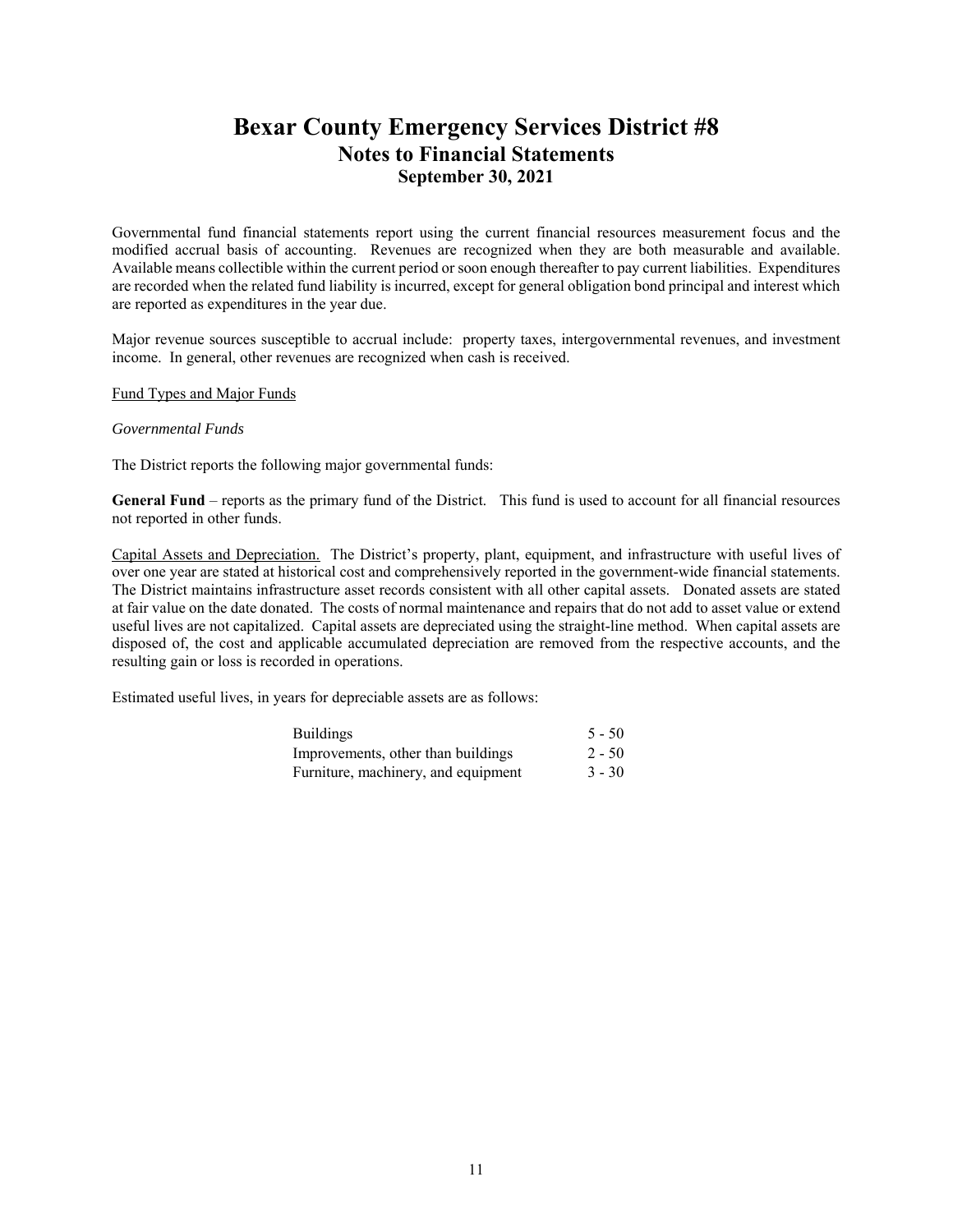Reconciliation of Government-wide and Governmental Fund Financial Statements **Total Fund Balances - Governmental Funds** \$ 1,471,024 **Amounts reported in governmental activities in the statement of net position are different because:** Capital assets used in the governmental activities are not financial resources and therefore are not reported in the funds. In addition, long-term liabilities, including bonds payable, are not due in the current period, and therefore are not reported as liabilities in the funds The net effect of including the beginning balances for capital assets (net of depreciation), and long-term debt in the governmental activities is to decrease net position. (230,266) Current year capital outlays and long-term debt principal payments are expenditures in the fund financial statements, but they should be shown as increases in capital assets and reductions in long-term debt in the government wide financial statements. The net effect of including the 2021 capital outlays and other adjustments is to increase net position. 1,503,863 Included in the items related to debt is the recognition of the District's net pension liability/asset reuired by GASB 68 in the amount of \$35,098 a Deferred Resource Outflow related to pension in the amount of \$53,289, and a deferred Resource Inflow related to pension in the amount of \$13,068. (3,751) The 2021 depreciation expense increased accumulated depreciation. The net effect to the current year's depreciation is to decrease net position. (290,311) Other reclassifications and eliminations are necessary to convert from the modified accrual basis of accounting to the accrual basis of accounting. These include eliminating interfund transactions. The net effect of these reclassifications is to decrease net position. 20,941 **Net Position of Governmental Activities 8 2,471,500 Reconciliation of General Fund Balance to Net Position of Governmental Activities**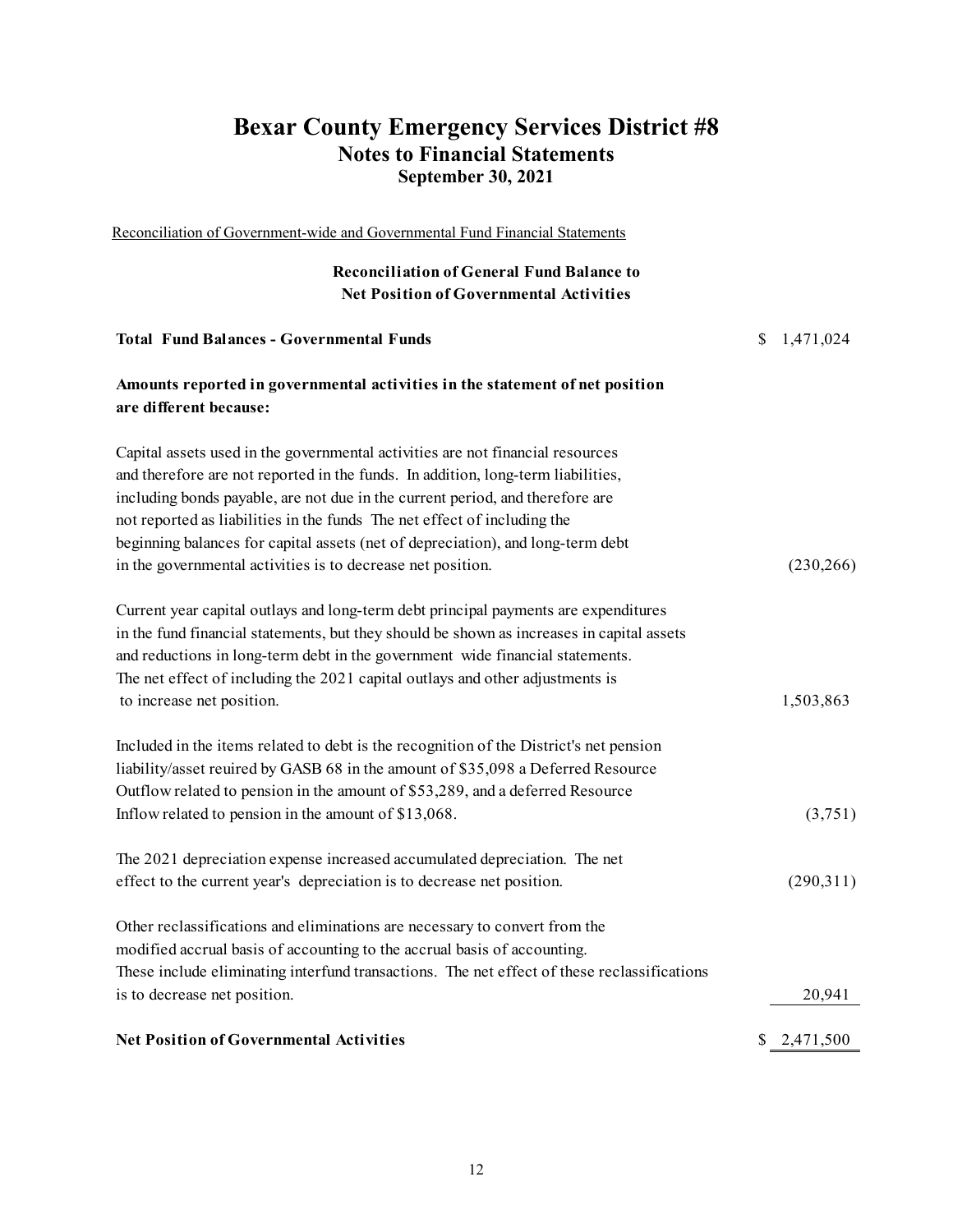| Net change in fund balance - total governmental funds                                                                                                                                                                                                                                                                                                                                     | (1,367,373) |
|-------------------------------------------------------------------------------------------------------------------------------------------------------------------------------------------------------------------------------------------------------------------------------------------------------------------------------------------------------------------------------------------|-------------|
| Amounts reported for <i>governmental activities</i> in the statement of activities are different because:                                                                                                                                                                                                                                                                                 |             |
| Current year capital outlays and long-term debt payments are expenditures in the fund financial<br>statements, but they should be shown as increases in capital assets and reductions in<br>long-term debt in the government-wide financial statements. The net effect of removing<br>the 2021 capital outlays, debt payments, recognizing liabilities associated with maturing long-term |             |
| debt, and interest, and other adjustments is to increase net position.                                                                                                                                                                                                                                                                                                                    | 1,503,863   |
| Current year changes due to GASB 68 was to increase net position.                                                                                                                                                                                                                                                                                                                         | (3,751)     |
| Depreciation is not recognized as an expense in governmental funds since it does not require the use<br>of current financial resources. The net effect of the current year's depreciation is to decrease<br>net position.                                                                                                                                                                 | (290,311)   |
| Other reclassifications and eliminations are necessary to convert from the modified accrual basis<br>of accounting to accrual basis of accounting. The net effect of these reclassifications<br>and recognitions is to increase net position.                                                                                                                                             | (2,655)     |
| Change in net assets of governmental activities.                                                                                                                                                                                                                                                                                                                                          | (160, 227)  |

Estimates. The preparation of financial statements in conformity with generally accepted accounting principles requires management to make estimates and assumptions that affect the amounts reported in the financial statements and accompanying notes. Actual results may differ from those estimates.

Fund Equity. The District reports fund balances for the governmental funds in classifications based primarily on the extent to which the District is bound to honor constraints on the specific purposes for which amounts in those funds can be spent. The nonspendable classification represents assets that whole be consumed or "must be maintained intact" and therefore will never convert to cash, such as inventories of supplies and endowments. Provisions of laws, contracts and grants specify how fund resources can be used in the restricted classification. The nature of these two classifications precludes a need for a policy for the District Commissioners. However, the Commissioners have adopted fund balance policies for the three unrestricted classifications: committed, assigned, and unassigned.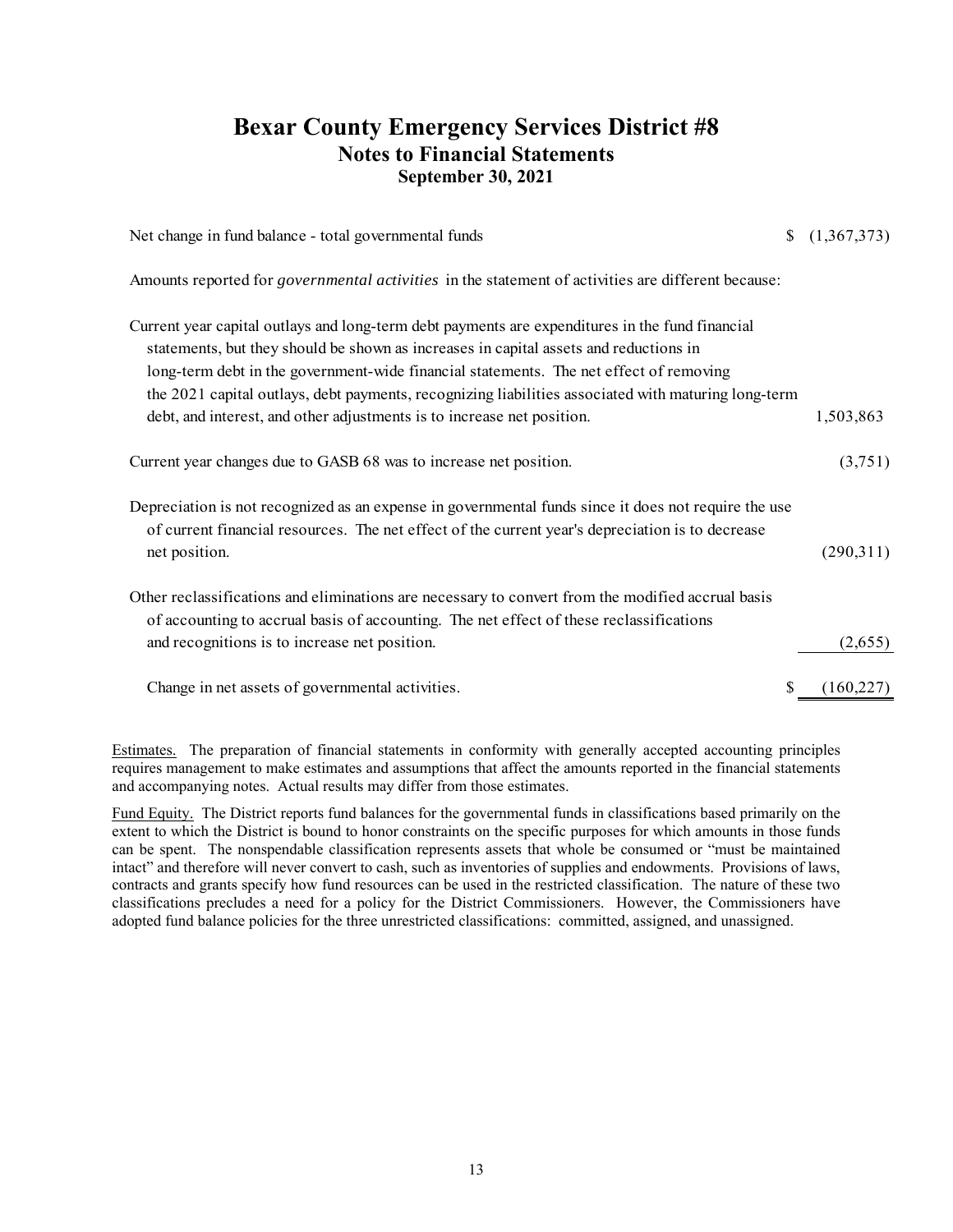From time to time, the District Commissioners may commit fund balances by a majority vote in a scheduled meeting. The Commissioner's commitment may be modified or rescinded by a majority vote in a scheduled meeting. Commissioner's commitments cannot exceed the amount of fund balance that is greater than the sum of nonspendable and restricted fund balances since that practice would commit funds that the District does not have. Commitments may be for facility expansion or renovation, program modifications, wage and salary adjustments, financial cushions (rainy day funds), and other purposes determined by the Commissioners.

The District Commissioners may delegate authority to specified persons or groups to make assignments of certain fund balances by a majority vote in a scheduled meeting. The Commissioners may modify or rescind its delegation of authority by the same action. The authority to make assignments shall be in effect until modified or rescinded by the Commissioners by majority vote in a scheduled meeting.

When fund balance resources are available for a specific purpose in more than one classification, it is the District's policy to use the most restrictive funds first in the following order: restricted, committed, assigned, and unassigned as they are needed.

### **Pensions**

For purposes of measuring the net pension liability, deferred outflows of resources and deferred inflows of resources related to pensions, and pension expense, information about the Fiduciary Net Position of the Texas County District Retirement System (TCDRS) an additions to/deductions from TDRS's Fiduciary Net Position have been determined on the same basis as they are reported by TCDRS. For this purpose, plan contributions are recognized in the period that compensation is reported for the employee, which is when contributions are legally due. Benefit payments and refunds are recognized when due and payable in accordance with the benefit terms, Investments are reported at fair value.

### NOTE B - CASH AND INVESTMENTS

At year-end, the carrying amount of the district's deposits was \$1,500,409 and the bank balance was \$1,504,087.

The District's depository agreement requires collateralization of all demand deposits and time deposits (certificates of deposit). State statutes require that the collateral be governmental securities. All of the pledged collateral for the District's demand deposits and time deposits are U. S. Government Securities. This collateral is held by banks other than the District's depository and is pledged to the District. Collateral cannot be released without the permission of the District. At year-end, all of the District's deposits were covered by federal depository insurance or collateral pledged by the District's depository.

All highly liquid investments with maturities of three months or less when purchased are considered cash equivalents.

*Custodial Credit Risk for Deposits* State law requires governmental entities to contract with financial institutions in which funds will be deposited to secure those deposits with insurance or pledged securities with a fair value equaling or exceeding the amount on deposit at the end of each business day. The pledged securities must be in the name of the governmental entity and held by the entity or its agent. Since the District complies with this law, it has no custodial credit risk for deposits.

*Foreign Currency Risk* The District limits the risk that changes in exchange rates will adversely affect the fair value of an investment or a deposit by not participating in foreign currency transactions.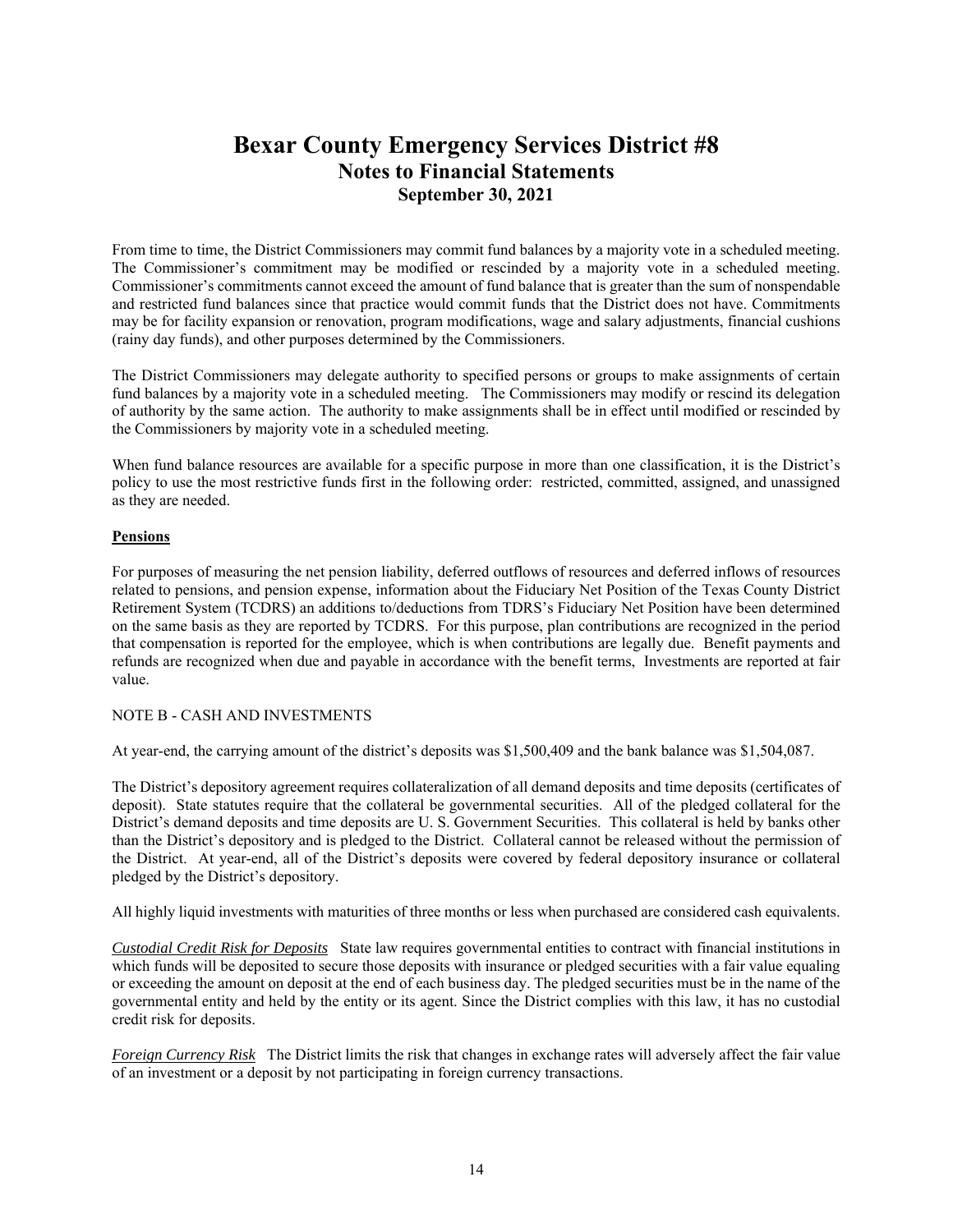#### NOTE C - PROPERTY TAX

Property taxes attach as an enforceable lien on property as of January 1. Taxes are levied on October 1 and are due and payable before January 31 of the following year. All unpaid taxes become delinquent February 1 of the following year. The appraisal of property within the District is the responsibility of the Bexar County Appraisal District, which is required to assess all property within the District on the basis of 100% of its market value and is prohibited from applying any assessment ratios. The total assessed value at January 1, 2020, upon which the fiscal 2021 levy was based was \$1,418,976,151.

General property taxes are limited by the Texas Constitution to \$2.50 per \$100 of assessed valuation. The combined tax rate to finance general government service for the year ended September 30, 2021, was \$.10 per \$100 of assessed valuation.

Current tax collections for the year ended September 30, 2021, were 101.32% of the tax levy.

### NOTE D – CAPITAL ASSETS

|                                             | Beginning       |   |           |           |          | Ending          |
|---------------------------------------------|-----------------|---|-----------|-----------|----------|-----------------|
|                                             | <b>Balances</b> |   | Increases | Decreases |          | <b>Balances</b> |
| Capital assets not being depreciated        |                 |   |           |           |          |                 |
| Construction in progress                    | 2,628,075       | S |           | 2,628,075 | <b>S</b> |                 |
| Assets not placed in service                | 974,789         |   |           | 974,789   |          |                 |
| Total capital assets not being depreciated  | 3,602,864       |   |           | 3,602,864 |          |                 |
| Capital assets being depreciated:           |                 |   |           |           |          |                 |
| <b>Buildings</b>                            |                 |   | 3,800,983 |           |          | 3,800,983       |
| Equipment                                   | 839,554         |   | 1,064,199 |           |          | 1,903,753       |
| Total capital assets being depreciated      | 839,554         |   | 4,865,182 |           |          | 5,704,736       |
| Less accumulated depreciation for:          |                 |   |           |           |          |                 |
| <b>Buildings</b>                            |                 |   | 95,025    |           |          | 95,025          |
| Equipment                                   | 214,427         |   | 195,286   |           |          | 409,713         |
| Total accumulated depreciation              | 214,427         |   | 290,311   |           |          | 504,738         |
| Total capital assets being depreciated, net | 625,127         |   | 4,574,871 |           |          | 5,199,998       |
| Governmental activities capital assets, net | 4,227,991       |   | 4,574,871 | 3,602,864 |          | 5,199,998       |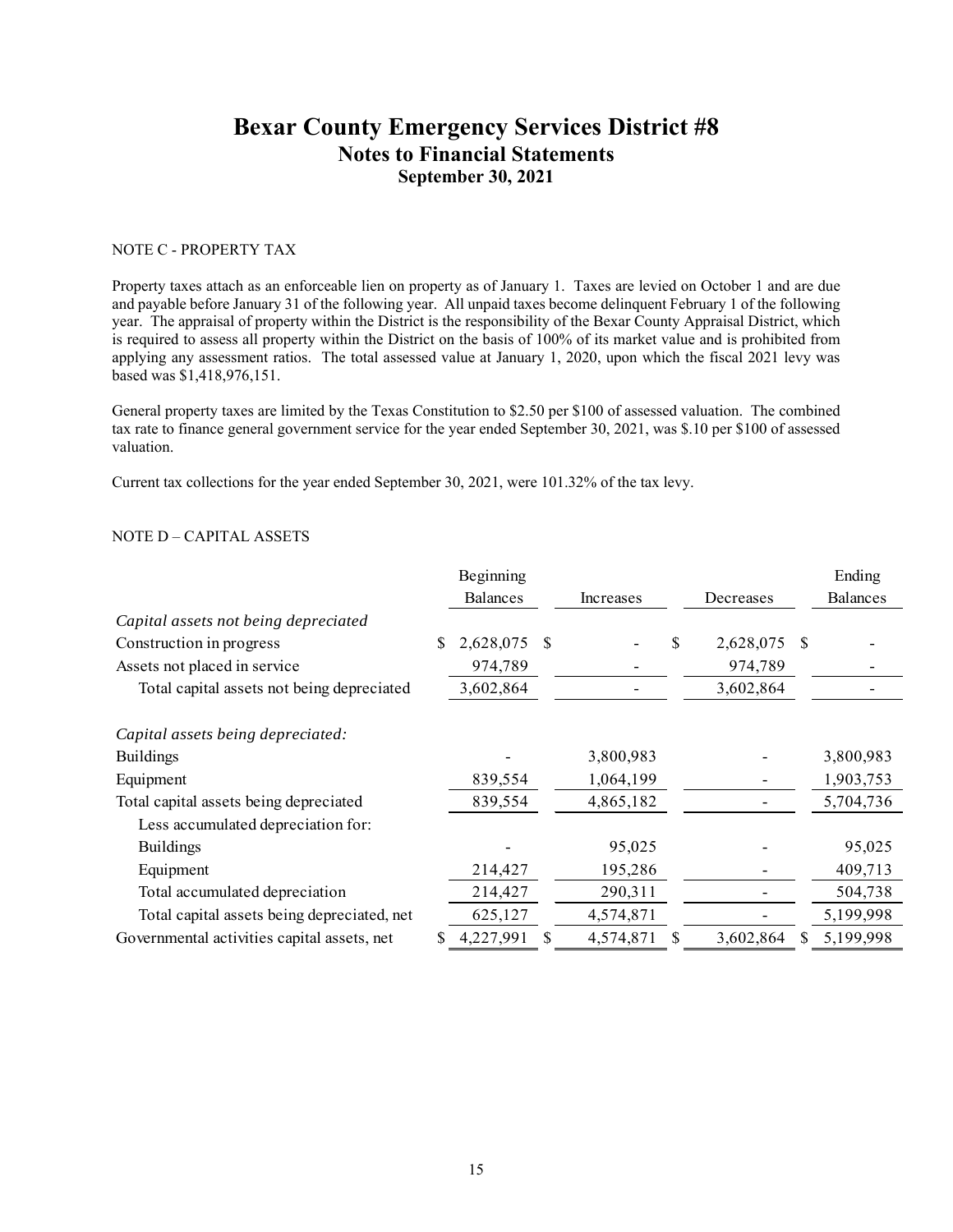#### NOTE E - PENSION PLAN

### **A. Plan Description**

Bexar County Emergency Services District #8 provides retirement, disability, and death benefits for all of its full-time employees through a non-traditional defined benefit pension plan in the statewide Texas County and District Retirement System (TCDRS). The board of trustees of TCDRS is responsible for the administration of the statewide agent multiple-employer public retirement system consisting of 780 non-traditional defined benefit pension plans. TCDRS in the aggregate issues a comprehensive annual financial report (CAFR) on a calendar year basis. The CAFR is available upon written request from the TCDRS Board of Trustees at Post Office Box 2034. Austin, TX 78768- 2034.

### **B. Benefits Provided**

TCDRS provides retirement, disability, and death benefits. Benefit provisions are adopted by the governing body of the district, within the options available in the state statutes governing TCDRS.

### **C. Contributions**

The contribution rates for employees is 4%, 5% 6% or 7% of compensation as adopted by the governing body of the district. Participating employers are required to contribute at actuarially determined rates to ensure adequate funding for each employer's plan. Employer contribution rates are determined annually and approved by the TCDRS Board of Trustees. Pursuant to state law, employers participating in the system must pay 100% of their actuarially determined required contributions on an annually basis.

Employees of the district were required to contribute 7% of their annual gross earnings during the fiscal year. The district's contribution to TCDRS for the year ended September 30, 2020 were \$32,307 and were equal to the required contribution.

#### **D. Net Pension Liability/Asset**

The district's Net Pension Asset (NPA) was measured as of December 31, 2020, and the Total Pension Liability (TPL) used to calculate the Net Pension Liability was determined by an actuarial valuation as of that date.

#### **Actuarial assumptions:**

The total Pension Liability in the December 31, 2020 actuarial valuation was determined using the following actuarial assumptions:

| Real rate of return         | 5.00% |
|-----------------------------|-------|
| Inflation                   | 2.50% |
| Long-term investment return | 7.50% |

The annual salary increase rates assumed for individual members vary by length of service and by the entry-age group. The annual rates consist of a general wage inflation component of 3.0% (made up of 2.50% inflation and 0.5% productivity increase assumptions) and a merit, promotion and longevity component that on average approximates 1.6% per year for a career employee.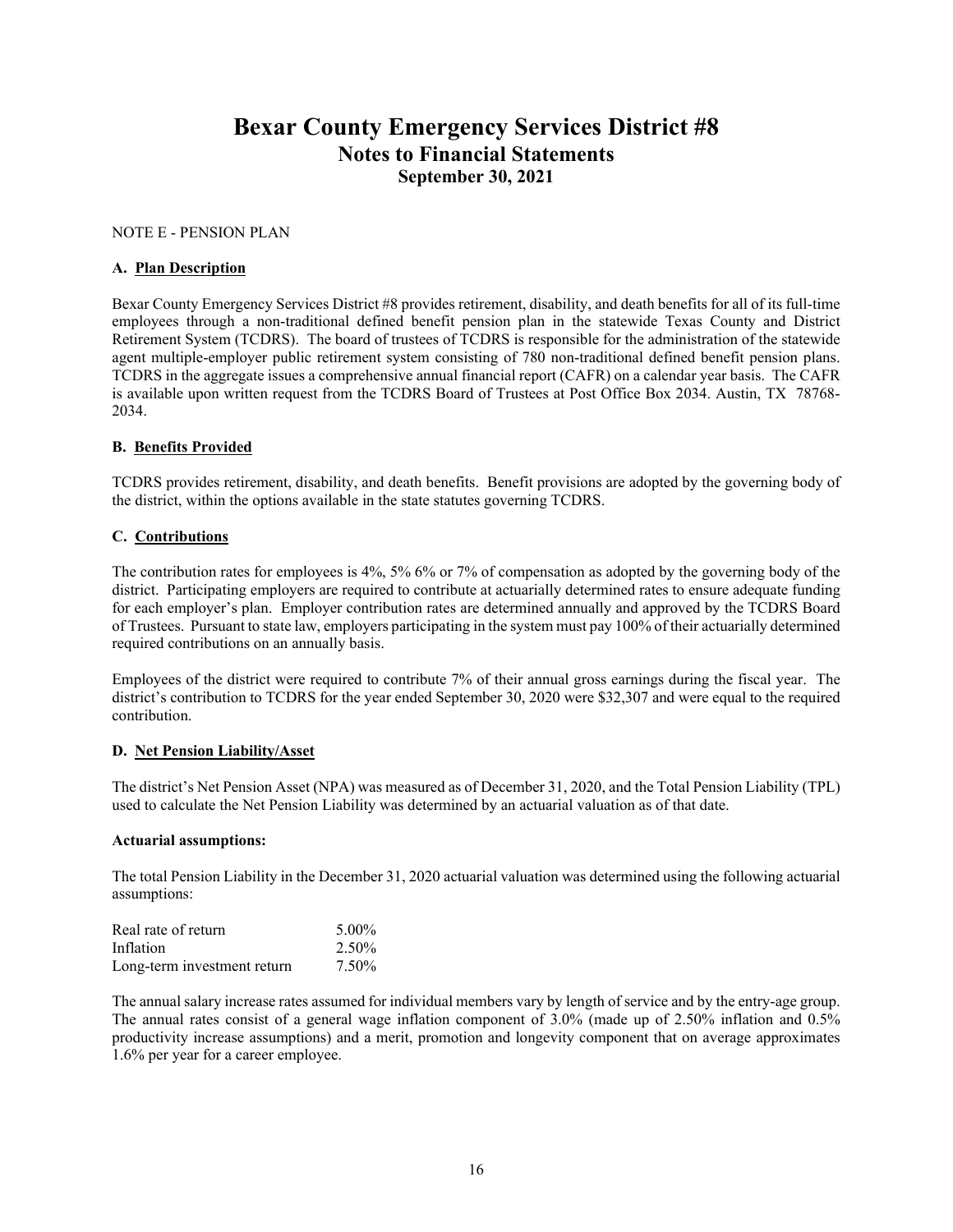### NOTE E – CONTINUED

The long-term expected rate of return on TCDRS assets is determined by adding expected inflation to expected longterm real returns, and reflecting expected volatility and correlation. The capital market assumptions and information shown below are provided by TCDRS' investment consultant, Cliffwater LLC. The numbers shown are based on January 2021 information for a 10 year time horizon.

Note that the valuation assumption for long-term expected return is re-assessed at a minimum of every four years, and is set based on a long-term time horizon.

|                                           |                                                      |            | Geometric Real  |
|-------------------------------------------|------------------------------------------------------|------------|-----------------|
|                                           |                                                      |            | Rate of Return  |
|                                           |                                                      | Target     | (Expected minus |
| Asset Class                               | Benchmark                                            | Allocation | Inflation)      |
| US Equities                               | Dow Jones U.S. Total Stock Market Index              | 11.50%     | 4.25%           |
| Global Equities                           | M SCI World (net) Index                              | 2.50%      | 4.55%           |
| International Equities - Developed        | MSCI World EX USA (net)                              | $6.00\%$   | 4.75%           |
| International Equities - Emerging Markets | M SCI Emerging Markets (net) Index                   | 7.00%      | 5.70%           |
| Investment-Grade Bonds                    | Bloomberg Barclays U. S. Aggregate Bond Index        | 3.00%      | $-0.85%$        |
| Strategic Credit                          | FTSE High-Yield Cash-Pay Capped Index                | 9.00%      | 2.11%           |
| Direct Lending                            | S & P/LSTA Leveraged Loan Index                      | 16.00%     | 6.70%           |
| Distressed Debt                           | Cambridge Associates Distressed Securities Index     | $4.00\%$ 6 | 6.90%           |
| <b>REIT Equities</b>                      | 67% FTSE NAREIT Equity REIT; Index + 33%             |            |                 |
|                                           | S & P Global REIT (net) Index                        | 2.00%      | 3.45%           |
| Master Limited Partnerships (MLPs)        | Alerian MLP Index                                    | 2.00%      | 5.10%           |
| Private Real Estate Partnerships          | Cambridge Associates Real Estate Index               | $6.00\%$   | 4.90%           |
| Private Equity                            | Cambridge Associates Global Private Equity & Venture |            |                 |
|                                           | Capital Index                                        | 25.00%     | 7.25%           |
| Hedge Funds                               | Hedge Fund Research, Inc. (HFRI) Fund of             |            |                 |
|                                           | Funds Composite Index                                | $6.00\%$   | 1.85%           |
| Cssh Equivalents                          | 90-Day U.S. Treasury                                 | 200%       | $-0.70%$        |
|                                           |                                                      |            |                 |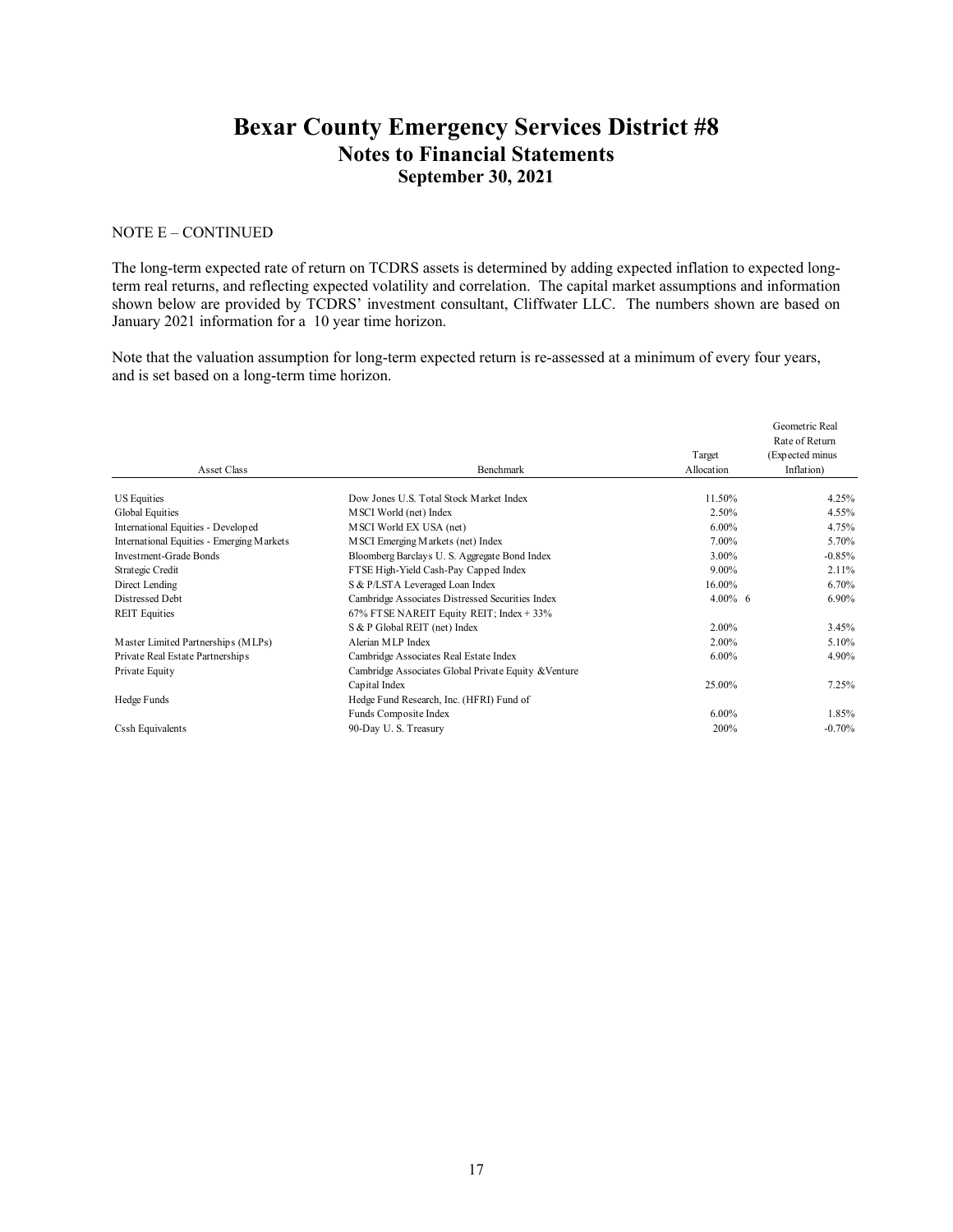### NOTE E – CONTINUED

### **Changes in the Net Pension Liability**

|                                                | Increase (Decrease) |                      |              |                   |  |  |  |
|------------------------------------------------|---------------------|----------------------|--------------|-------------------|--|--|--|
|                                                |                     | <b>Total Pension</b> | Fiduciary    | Net Pension       |  |  |  |
|                                                |                     | Liability            | Net Position | Liability/(Asset) |  |  |  |
|                                                |                     | (a)                  | (b)          | $(a) - (b)$       |  |  |  |
| Balances as of December 31, 201                |                     | 209,415 \$           | 213,666 \$   | (4,251)           |  |  |  |
| Changes for the year:                          |                     |                      |              |                   |  |  |  |
| Service cost                                   |                     | 61,849               |              | 61,849            |  |  |  |
| Interest on total pension liability            |                     | 21,972               |              | 21,972            |  |  |  |
| Effect of plan changes                         |                     |                      |              |                   |  |  |  |
| Effect of economic/demographic gains or losses |                     | 17,034               |              | 17,034            |  |  |  |
| Effect of assumptions changes or inputs        |                     | 35,403               |              | 35,403            |  |  |  |
| Refund of Contributions                        |                     |                      |              |                   |  |  |  |
| Benefit payments                               |                     |                      |              |                   |  |  |  |
| Administrative expenses                        |                     |                      | (227)        | 227               |  |  |  |
| Member contributions                           |                     |                      | 35,385       | (35,385)          |  |  |  |
| Net investment income                          |                     |                      | 22,222       | (22, 222)         |  |  |  |
| Employer contributions                         |                     |                      | 37,356       | (37, 356)         |  |  |  |
| Other                                          |                     |                      | 2,174        | (2,174)           |  |  |  |
| Balances as of December 31, 2019               |                     | 345,673 \$           | 310,576 \$   | 35,097            |  |  |  |

### **Sensitivity Analysis**

The following presents the net pension liability of the district, calculated using the discount rate of 7.6%, as well as what the Bexar County Emergency District #8 net pension liability would be if it were calculated using a discount rate that is 1 percentage point lower (6.6%) or 1percentage point higher (8.6%) than the current rate.

|                               | $1\%$    |          |   | Current       | $1\%$    |           |  |
|-------------------------------|----------|----------|---|---------------|----------|-----------|--|
|                               | Decrease |          |   | Discount Rate | Increase |           |  |
|                               |          | $6.60\%$ |   | 7.60%         |          | 8.60%     |  |
| Total pension liability       |          | 434.514  |   | 345,674       |          | 278,183   |  |
| Fiduciary net position        |          | 310,575  |   | 310,575       |          | 310,575   |  |
| Net pension liability/(Asset) |          | 123,939  | S | 35,099        |          | (32, 392) |  |

#### **Pension Plan Fiduciary Net Position**

Detailed information about the pension plan's Fiduciary Net Position is available in a separately-issued TCDRS financial report. That report may be obtained on the Internet at www/tcdrs.org.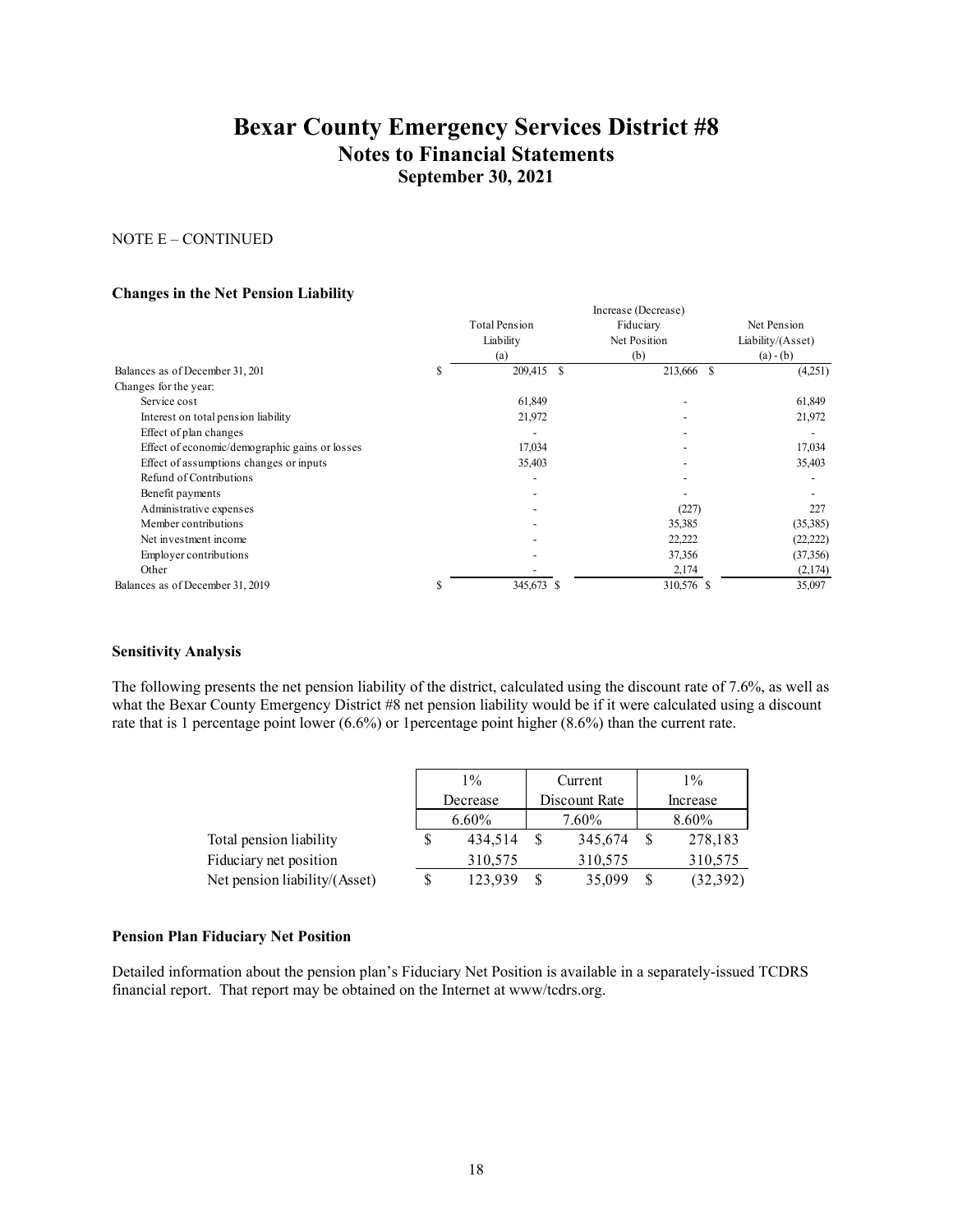### NOTE E – CONTINUED

### **E. Pension Expense and Deferred Outflows of Resources and Deferred Inflows of Resources Related to Pensions**

For the current year, the district recognized pension expense of 51,254.

As of December 31, 2020, the deferred inflows and outflows of resources are as follows:

|                                                      | Deferred Inflows |       | Deferred Outflows<br>of Resources |          |
|------------------------------------------------------|------------------|-------|-----------------------------------|----------|
|                                                      | of Resources     |       |                                   |          |
| Differences between expected and actual experience   | S.               | 9.615 |                                   | 36,172   |
| Changes in assumptions                               |                  | 386   |                                   | 31,469   |
| Net difference between projected and actual earnings |                  | 3,067 |                                   |          |
| Contributions made subsequent to measurement date    |                  | N/A   |                                   | (14,352) |

Amounts currently reported a deferred outflows of resources and deferred inflows of resources related to pensions, excluding contributions made subsequent to the measurement date, will be recognized in pension expense as follows:

Year ended December 31:

| 2021       | S | 7,250  |
|------------|---|--------|
| 2022       |   | 7,444  |
| 2023       |   | 5,434  |
| 2024       |   | 7,213  |
| 2025       |   | 7,602  |
| Thereafter |   | 19,630 |

#### NOTE F – RISK MANAGEMENT

The District is exposed to various risks of loss related to torts, thefts of, damage to, and destruction of assets, errors and omissions, injuries to employees, and natural disasters for which the government carries commercial insurance. There were no instances where settlements exceeded insurance coverage in any of the three previous years.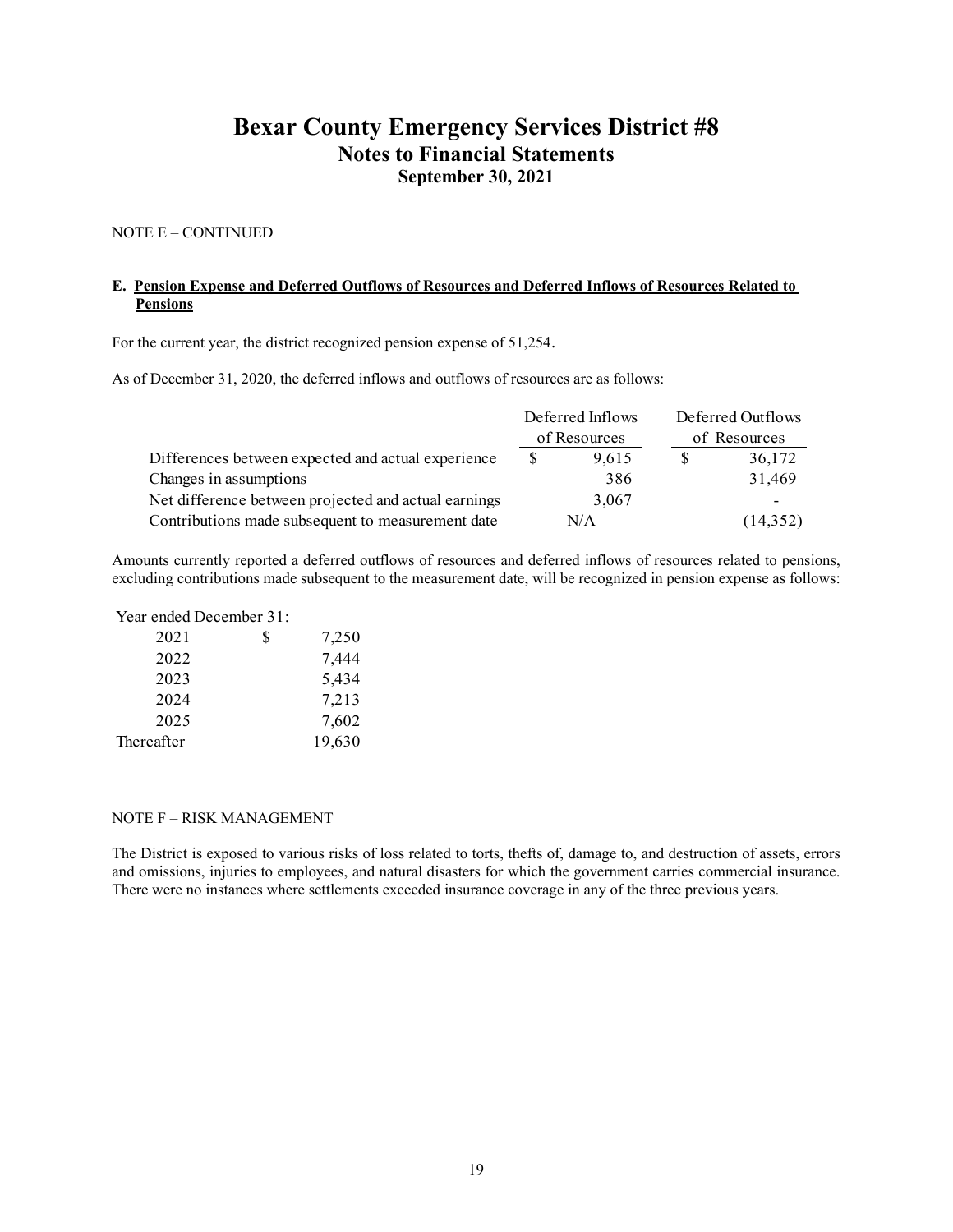# **Bexar County Emergency Services District No. 8 Statement of Revenues, Expenditures and Changes in Fund Balance Budget and Actual - General Fund**

For the Year Ended September 30, 2021

| <b>REVENUES</b>                             | Original<br><b>Budget</b> | Revised<br><b>Budget</b> | Total<br>Actual | Variance      |
|---------------------------------------------|---------------------------|--------------------------|-----------------|---------------|
| Property taxes                              | \$<br>1,286,849           | \$<br>1,286,849          | \$<br>1,324,718 | \$<br>37,869  |
| Sales tax                                   | 180,000                   | 180,000                  | 339,130         | 159,130       |
| Intergovernmental income                    | 55,000                    | 55,000                   | 65,080          | 10,080        |
| Other income                                | 15,000                    | 15,000                   | 68,644          | 53,644        |
| Investment earnings                         | 2,400                     | 2,400                    | 811             | (1,589)       |
| Total revenue                               | 1,539,249                 | 1,539,249                | 1,798,383       | 259,134       |
| <b>EXPENDITURES</b>                         |                           |                          |                 |               |
| <b>General government</b>                   |                           |                          |                 |               |
| Personnel                                   | 37,992                    | 37,992                   | 35,700          | 2,292         |
| Other services and charges                  | 38,366                    | 52,366                   | 30,675          | 21,691        |
| Supplies                                    | 2,150                     | 2,150                    | 781             | 1,369         |
|                                             | 78,508                    | 92,508                   | 67,156          | 25,352        |
| <b>Emergency services</b>                   |                           |                          |                 |               |
| Personnel                                   | 1,016,930                 | 1,230,569                | 1,244,141       | (13, 572)     |
| Other services and charges                  | 112,150                   | 119,444                  | 255,458         | (136, 014)    |
| Supplies                                    | 43,500                    | 74,205                   | 95,138          | (20, 933)     |
| Principal on long-term debt                 | 129,428                   | 387,719                  | 241,545         | 146,174       |
| Capital outlay                              | 864,290                   | 1,289,000                | 1,262,318       | 26,682        |
|                                             | 2,166,298                 | 3,100,937                | 3,098,600       | 2,337         |
| Total expenditures                          | 2,244,806                 | 3,193,445                | 3,165,756       | 27,689        |
| <b>Excess of revenues over expenditures</b> | (705, 557)                | (1,654,196)              | (1,367,373)     | 286,823       |
| Fund balance, beginning                     | 2,838,506                 | 2,838,506                | 2,838,506       |               |
| Prior period adjustment                     |                           |                          | (109)           | 109           |
| Fund balance, ending                        | \$<br>2,132,949           | \$<br>1,184,310          | \$<br>1,471,024 | \$<br>286,823 |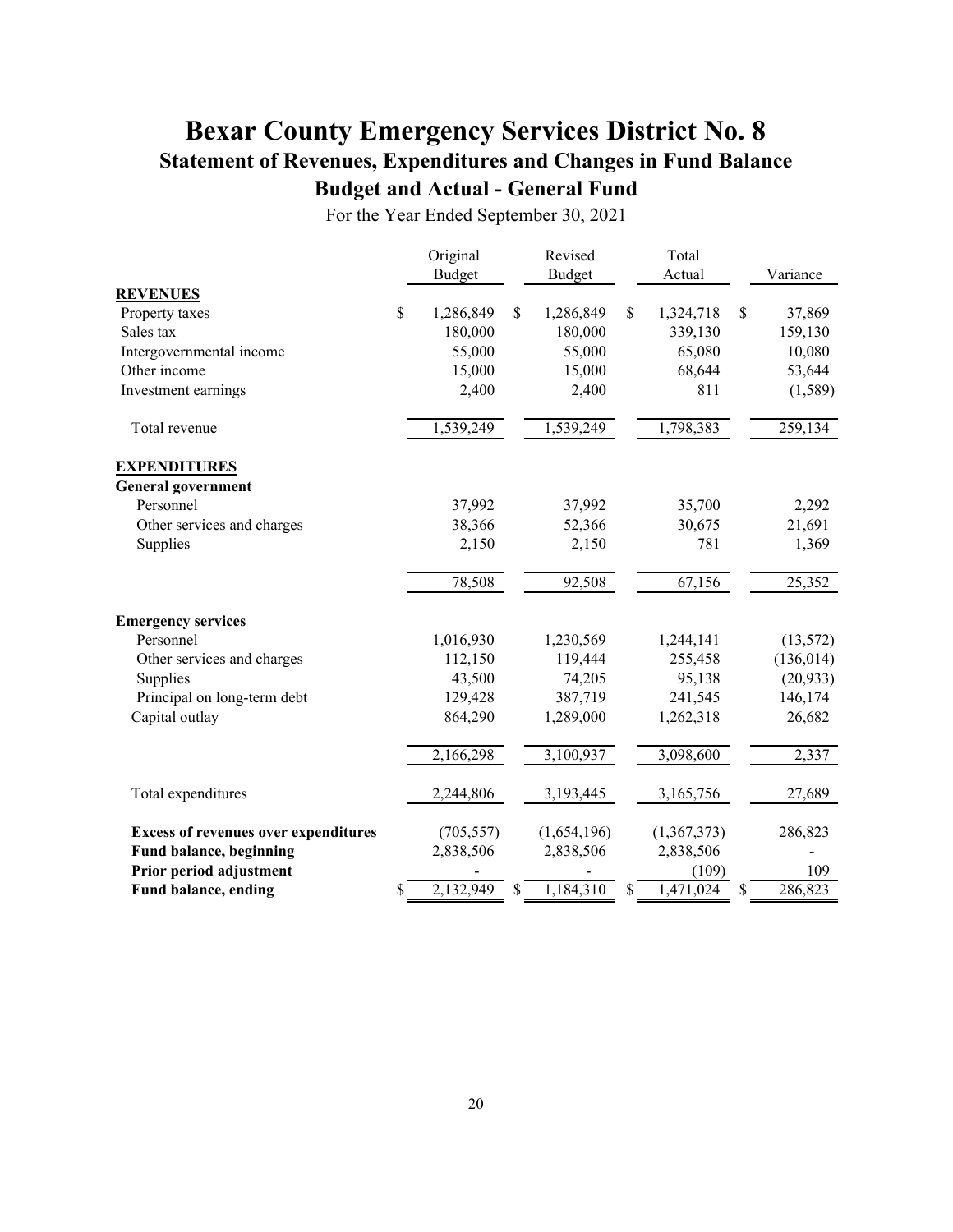# **BEXAR COUNTY EMERGENCY SERVICES DISTRICT #8 Schedule of Changes in Net Pension Liability and Related Ratios**

|                                                          |    | Year Ended December 31   |           |                          |                          |                          |      |      |      |      |      |
|----------------------------------------------------------|----|--------------------------|-----------|--------------------------|--------------------------|--------------------------|------|------|------|------|------|
|                                                          |    | 2020                     | 2019      | 2018                     | 2017                     | 2016                     | 2015 | 2014 | 2013 | 2012 | 2011 |
| <b>Total Pension Liability</b>                           |    |                          |           |                          |                          |                          |      |      |      |      |      |
| Service cost                                             | S  | 61,849                   | 61,381    | 36,929                   | 31,749                   | 33,142                   | N/A  | N/A  | N/A  | N/A  | N/A  |
| Interest on total pension liability                      |    | 21,972                   | 16,759    | 9,846                    | 5,365                    | 1,316                    | N/A  | N/A  | N/A  | N/A  | N/A  |
| Effect of plan changes                                   |    |                          |           | $\sim$                   |                          | $\blacksquare$           | N/A  | N/A  | N/A  | N/A  | N/A  |
| Effect of assumption changes or input                    |    | 35,403                   | $\sim$    | $\overline{\phantom{a}}$ | (646)                    | $\overline{\phantom{a}}$ | N/A  | N/A  | N/A  | N/A  | N/A  |
| Effect of economic gains or losses                       |    | 17,034                   | (11, 539) | 16,927                   | 13,875                   | 29                       | N/A  | N/A  | N/A  | N/A  | N/A  |
| Benefit payments/refund of contributions                 |    | $\overline{\phantom{a}}$ | (5,307)   | (410)                    | $\overline{\phantom{a}}$ | $\blacksquare$           | N/A  | N/A  | N/A  | N/A  | N/A  |
| Net change in total pension liability                    |    | 136,258                  | 61,294    | 63,292                   | 50,343                   | 34,487                   | N/A  | N/A  | N/A  | N/A  | N/A  |
| Total pension liability, beginning                       |    | 209,415                  | 148,122   | 84,830                   | 34,487                   | $\sim$                   | N/A  | N/A  | N/A  | N/A  | N/A  |
| Total pension liability, ending                          |    | 345,673                  | 209,416   | 148,122                  | 84,830                   | 34,487                   | N/A  | N/A  | N/A  | N/A  | N/A  |
| <b>Fiduciary Net Position</b>                            |    |                          |           |                          |                          |                          |      |      |      |      |      |
| <b>Employer contributions</b>                            | \$ | 37,356                   | 30,651    | 24,832                   | 26,070                   | 17,601                   | N/A  | N/A  | N/A  | N/A  | N/A  |
| Member contributions                                     |    | 35,385                   | 29,838    | 23,233                   | 21,777                   | 14,702                   | N/A  | N/A  | N/A  | N/A  | N/A  |
| Investment income net of investment expenses             |    | 22,222                   | 22,059    | (1,084)                  | 5,556                    | $\blacksquare$           | N/A  | N/A  | N/A  | N/A  | N/A  |
| Benefit payments/refunds of contributions                |    |                          | (5,307)   | (410)                    | $\blacksquare$           | $\sim$                   | N/A  | N/A  | N/A  | N/A  | N/A  |
| Administrative expenses                                  |    | (227)                    | (163)     | (108)                    | (58)                     | $\blacksquare$           | N/A  | N/A  | N/A  | N/A  | N/A  |
| Other                                                    |    | 2,174                    | 1,919     | 1,428                    | 641                      | 489                      | N/A  | N/A  | N/A  | N/A  | N/A  |
| Net change in fiduciary net position                     |    | 96,910                   | 78,997    | 47,891                   | 53,986                   | 32,792                   | N/A  | N/A  | N/A  | N/A  | N/A  |
| Fiduciary net position, beginning                        |    | 213,666                  | 134,669   | 86,778                   | 32,792                   | $\sim$                   | N/A  | N/A  | N/A  | N/A  | N/A  |
| Fiduciary net position, ending                           |    | 310,576                  | 213,666   | 134,669                  | 86,778                   | 32,792                   | N/A  | N/A  | N/A  | N/A  | N/A  |
| Net pension liability/asset                              |    | 35,097                   | (4,250)   | 13,452                   | (1,950)                  | 1,695                    | N/A  | N/A  | N/A  | N/A  | N/A  |
| Fiduciary net position as a % of total pension liability |    | 89.85%                   | 102.03%   | 90.92%                   | 102.30%                  | 95.09%                   | N/A  | N/A  | N/A  | N/A  | N/A  |
| Pension covered payroll                                  | \$ | 505,494                  | 426,254   | 331,893                  | 311,104                  | 210,033                  | N/A  | N/A  | N/A  | N/A  | N/A  |
| Net pension liability as a % of covered payroll          |    | 6.94%                    | $-1.00\%$ | 4.05%                    | $-0.63%$                 | 0.81%                    | N/A  | N/A  | N/A  | N/A  | N/A  |

(Unaudited)